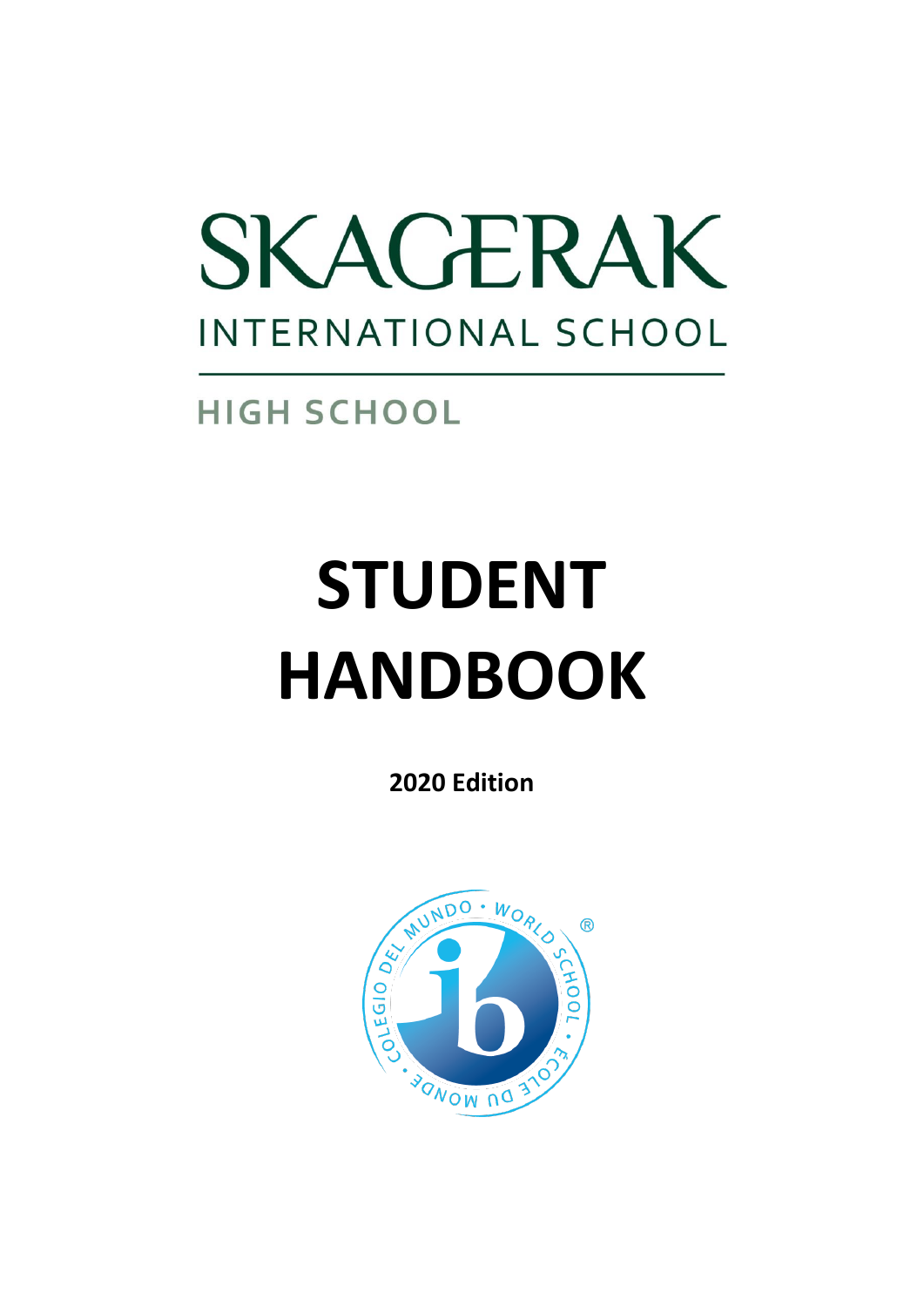# <span id="page-1-0"></span>**Important notice**

The information in this handbook forms part of the contract between the student and the school and is subject to change or update during the school year. The school will notify students of any material changes.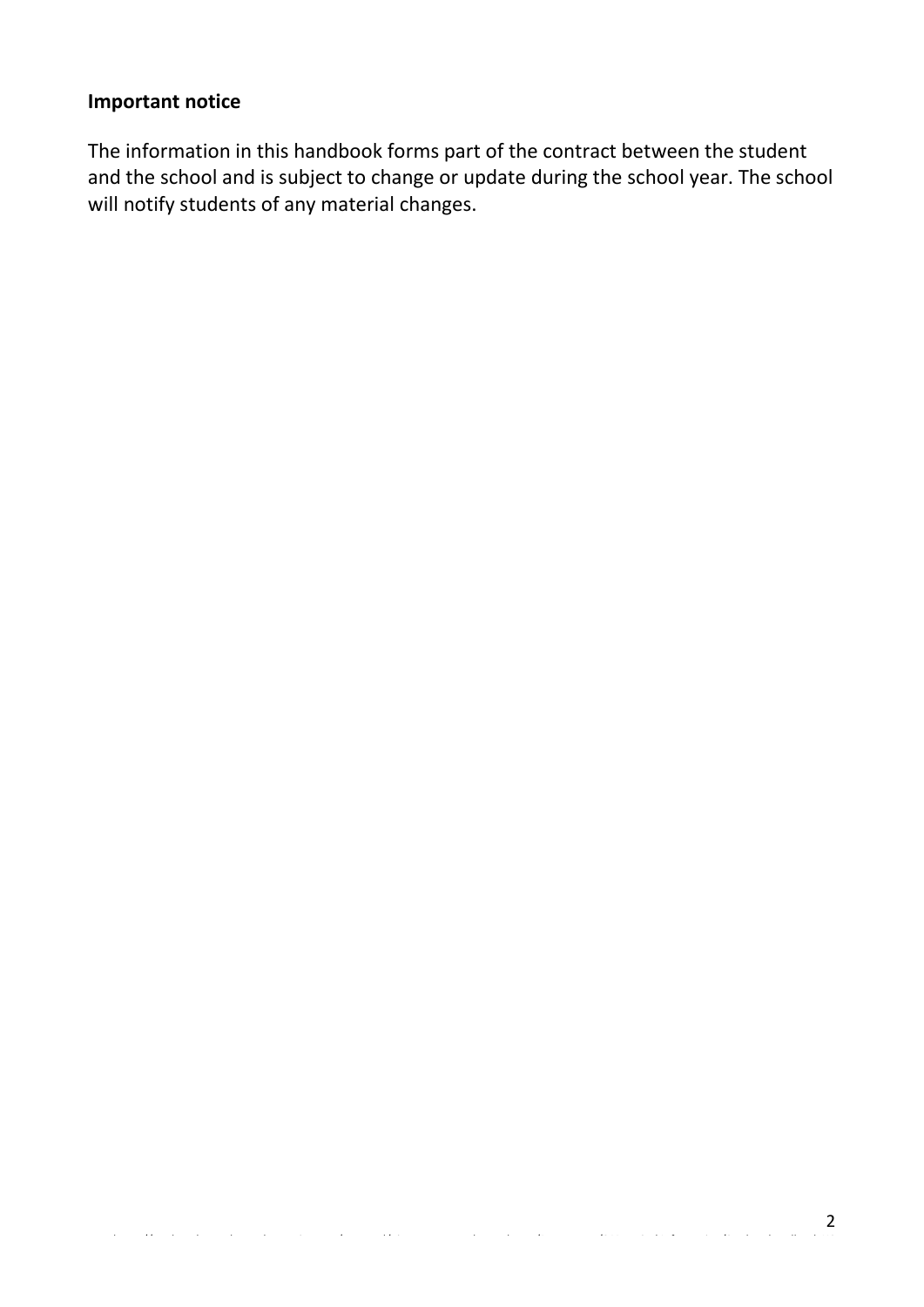

# **IB** learner profile

The aim of all IB programmes is to develop internationally minded people who, recognizing their common humanity and shared guardianship of the planet, help to create a better and more peaceful world.

#### As IB learners we strive to be:

#### **INOUIRERS**

We nurture our curiosity, developing skills for inquiry and research. We know how to learn independently and with others. We learn with enthusiasm and sustain our love of learning throughout life.

#### **KNOWLEDGEABLE**

We develop and use conceptual understanding, exploring knowledge across a range of disciplines. We engage with issues and ideas that have local and global significance.

#### **THINKERS**

We use critical and creative thinking skills to analyse and take responsible action on complex problems. We exercise initiative in making reasoned, ethical decisions.

#### **COMMUNICATORS**

We express ourselves confidently and creatively in more than one language and in many ways. We collaborate effectively, listening carefully to the perspectives of other individuals and groups.

#### **PRINCIPLED**

We act with integrity and honesty, with a strong sense of fairness and justice, and with respect for the dignity and rights of people and justice, and with respect for the dignity and rights of performance. We take responsibility for our actions and their consequences.

#### **OPEN-MINDED**

We critically appreciate our own cultures and personal histories, as well as the values and traditions of others. We seek and evaluate a range of points of view, and we are willing to grow from the experience.

#### **CARING**

We show empathy, compassion and respect. We have a commitment to service, and we act to make a positive difference in the lives of others and in the world around us.

#### **RISK-TAKERS**

We approach uncertainty with forethought and determination; we work independently and cooperatively to explore new ideas and innovative strategies. We are resourceful and resilient in the face of challenges and change.

#### **BALANCED**

We understand the importance of balancing different aspects of our lives-intellectual, physical, and emotional-to achieve well-being for ourselves and others. We recognize our interdependence with other people and with the world in which we live.

#### **RFFLFCTIVF**

We thoughtfully consider the world and our own ideas and experience. We work to understand our strengths and weaknesses in order to support our learning and personal development.

#### The IB learner profile represents 10 attributes valued by IB World Schools. We believe these attributes, and others like them, can help individuals and groups become responsible members of local, national and global communities.



C International Baccalaureate Organization 2013 International Baccalaureate<sup>®</sup> | Baccalauréat International<sup>®</sup> | Bachillerato Internacional<sup>e</sup>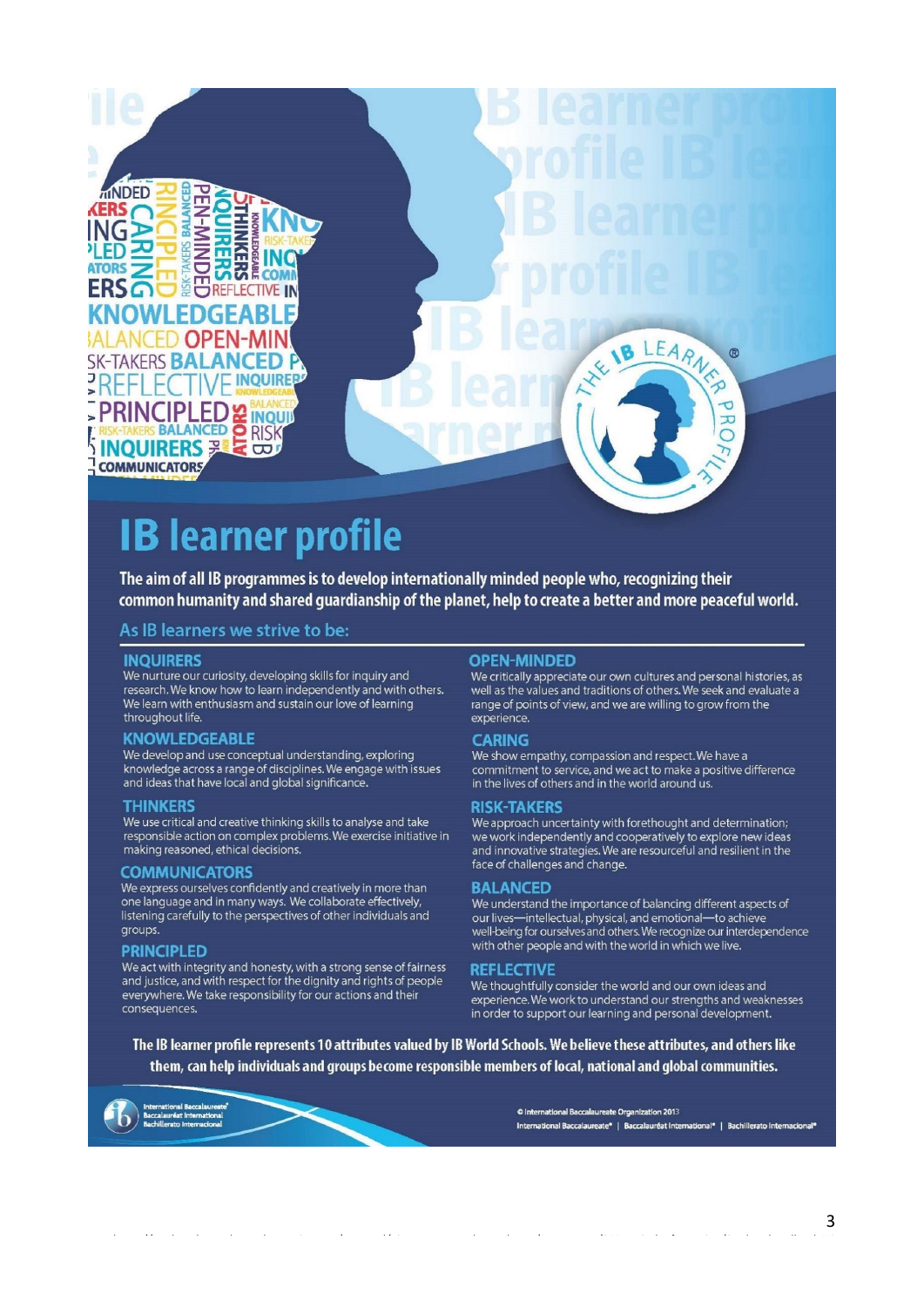# <span id="page-3-0"></span>**Table of Contents**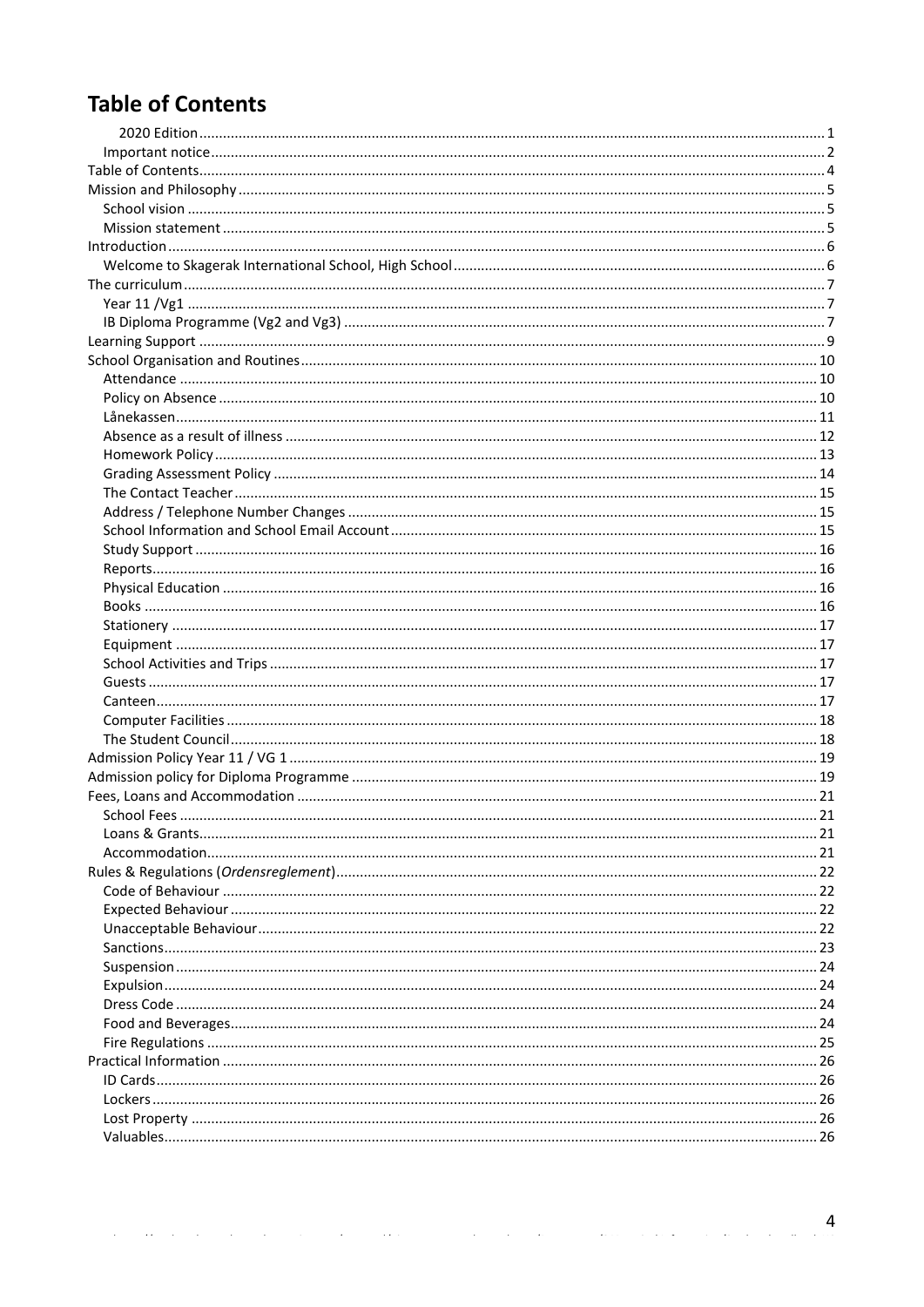# **SKAGERAK** INTERNATIONAL SCHOOL

## **HIGH SCHOOL**

## <span id="page-4-0"></span>**Mission and Philosophy**

#### <span id="page-4-1"></span>**School vision**

"An open-minded community that fosters lifelong learning in a global context."

#### <span id="page-4-2"></span>**Mission statement**

To inspire, guide and challenge students to be actively involved in a caring and committed internationally-minded and bilingual community; engaging students in learning that enables them to succeed and encouraging them to assume responsibility.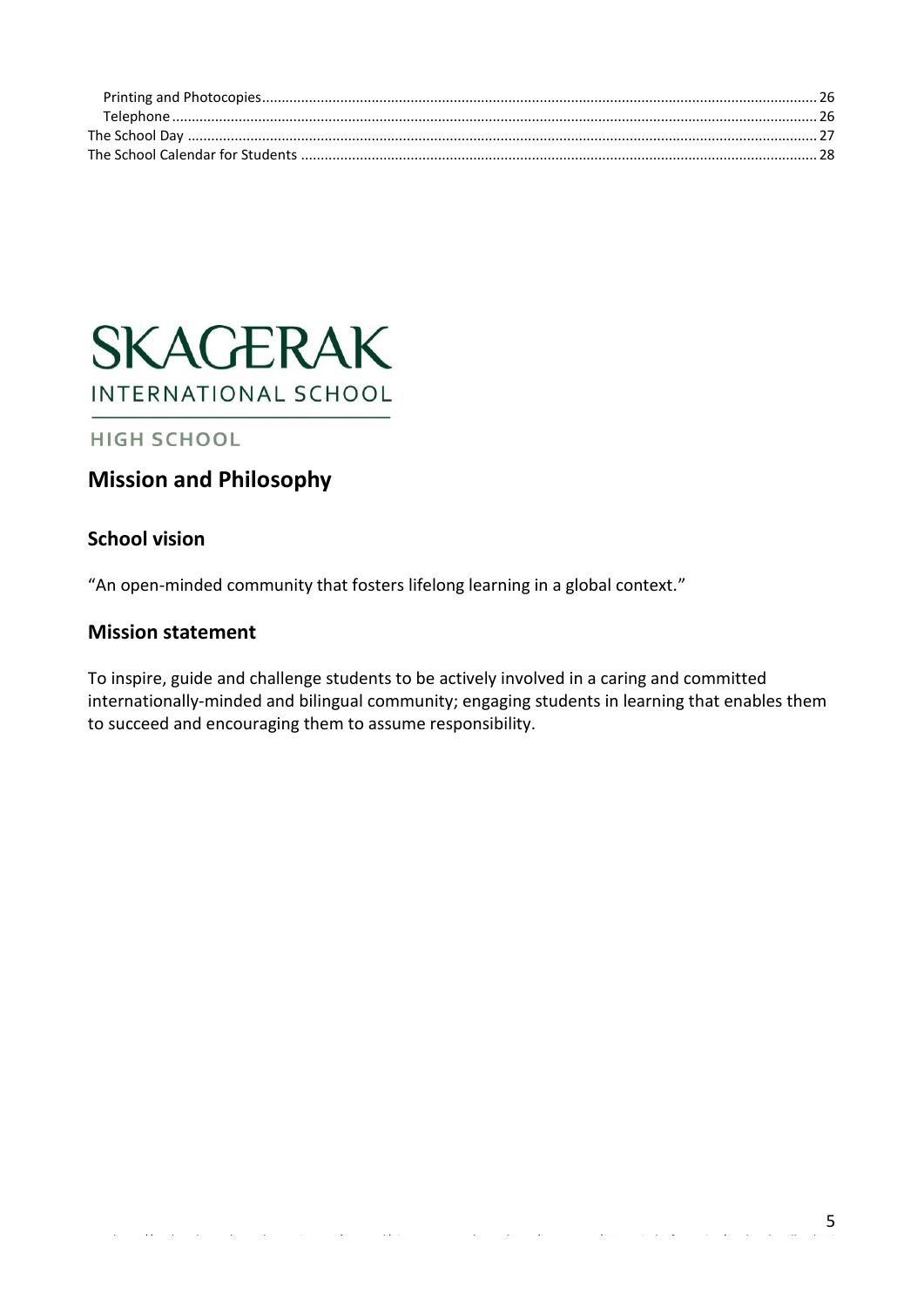## <span id="page-5-0"></span>**Introduction**

#### <span id="page-5-1"></span>**Welcome to Skagerak International School, High School**

Skagerak International School, High School is situated on the waterfront in the lovely town of Sandefjord overlooking its historic harbour. The school provides an opportunity for students to develop to their full potential by combining the best practices of the Norwegian and International systems of education. With excellent and rapidly expanding facilities, Skagerak International School, High School is the ideal place to study for the International Baccalaureate Diploma.

The school is well known for its warm and friendly atmosphere. This is helped by the small size of the school. We think that such an environment is vital for students and staff to function together to maximum effect.

The school has excellent contacts with both the national and international school communities being members of the Association for Independent School, the European Council of International Schools (ECIS), Council of International School and the International Baccalaureate Organisation (IBO).

The teachers at Skagerak International School, High School are professional, committed and highly qualified. They are dedicated to achieving high educational standards with the students they teach. Whatever their nationality, they all bring with them to Skagerak an impressive background of teaching experience.

This handbook outlines some of the procedures and rules that apply to all students. When students respect them, the school will continue to operate smoothly to the advantage of all students, teachers and friends of the school. This handbook is considered part of the contract. *<sup>1</sup> Note: 'you' refers to you, the student.*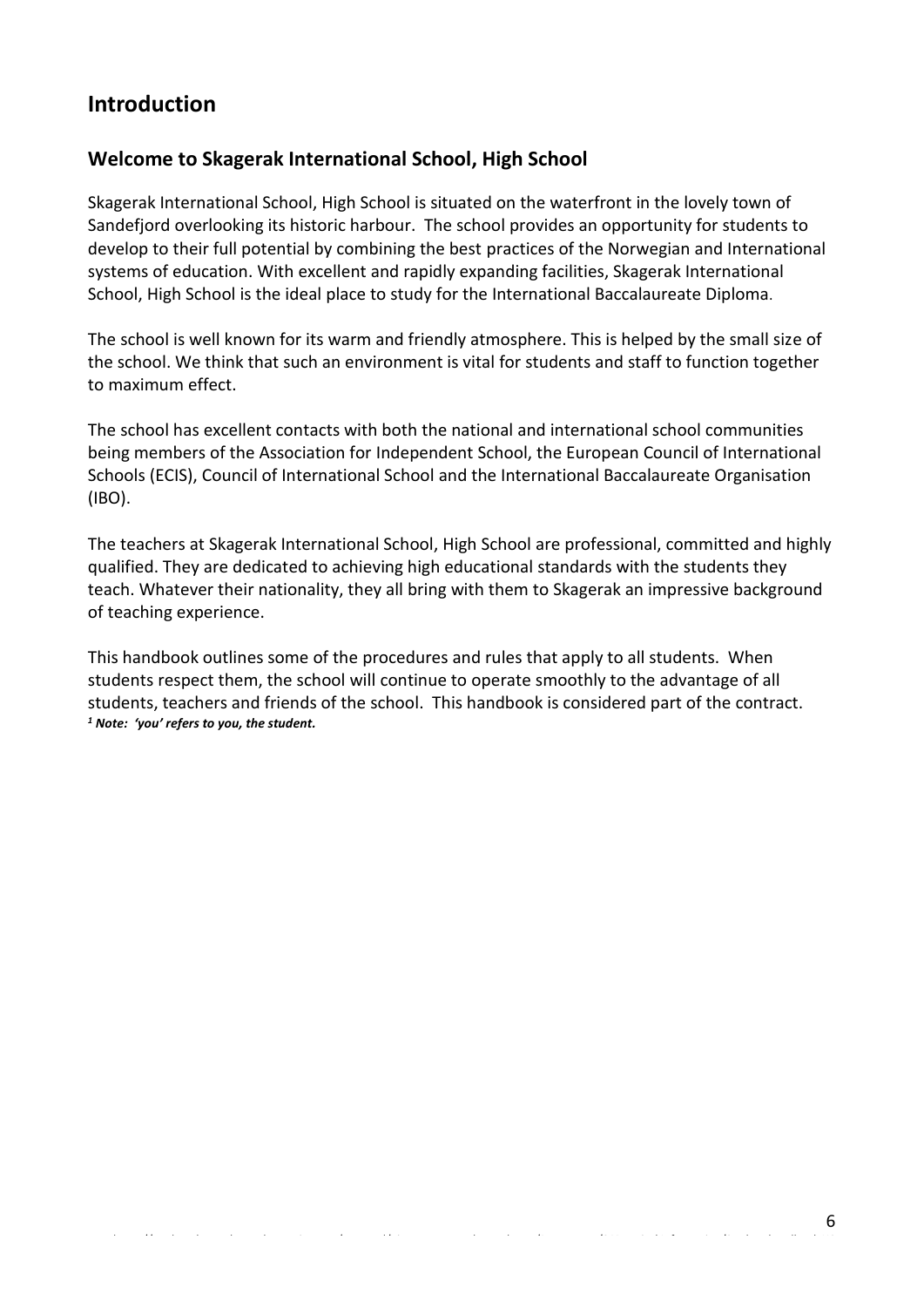## <span id="page-6-0"></span>**The curriculum**

Skagerak International School, High School, is a high school that offers an international education to students aged between 16 and 19 years old. The school is non-selective and its teachers are experienced in teaching students of different levels of ability and helping them reach their academic potential.

Skagerak offers a three-year pre-university education taught in English. The first year, called Year 11, is equivalent to Vg1 in the Norwegian system of education and prepares students for the International Baccalaureate (IB) Diploma Programme in years two and three. The Year 11 year meets the requirements of the Norwegian Vg1 *studieforberedende program for videregående skole* and students who successfully complete the year receive a *Kompetansebevis* (certificate of competence) can apply to enter the IB Diploma Programme or transfer to another programme at a Norwegian VGS.

It is a requirement that all students study English and Norwegian in all three years while attending Skagerak either as a first or second language. In addition, students must also study one from French, German or Spanish as a third language in the first year. Students can also continue to study French, German or Spanish in years two and three.

## <span id="page-6-1"></span>**Year 11/Vg1**

Students study eight subjects in Year 11/Vg1

|           |         | Subjects studied in Year 11/Vg1 |                    |                    |           |
|-----------|---------|---------------------------------|--------------------|--------------------|-----------|
| English   | French  | Geography                       | General<br>science | <b>Mathematics</b> | <b>PE</b> |
| ୍ଷ        | or      | &                               |                    |                    |           |
| Norwegian | Spanish | Social studies                  |                    |                    |           |
|           |         | (samfunnsfag)                   |                    |                    |           |
|           |         |                                 |                    |                    |           |

## <span id="page-6-2"></span>**IB Diploma Programme (Vg2 and Vg3)**

Students who successfully complete the Year 11 year can apply to enter the IB Diploma Programme (DP). Students who have successfully completed other relevant programmes e.g. the IB Middle Years programme or equivalent academic standard can also apply to enter the DP. The DP is an academically challenging and balanced programme of education with final examinations that prepares students for success at university and life beyond. The programme is taught over two years and is recognized and respected by all leading universities around the world and also in Norway of course.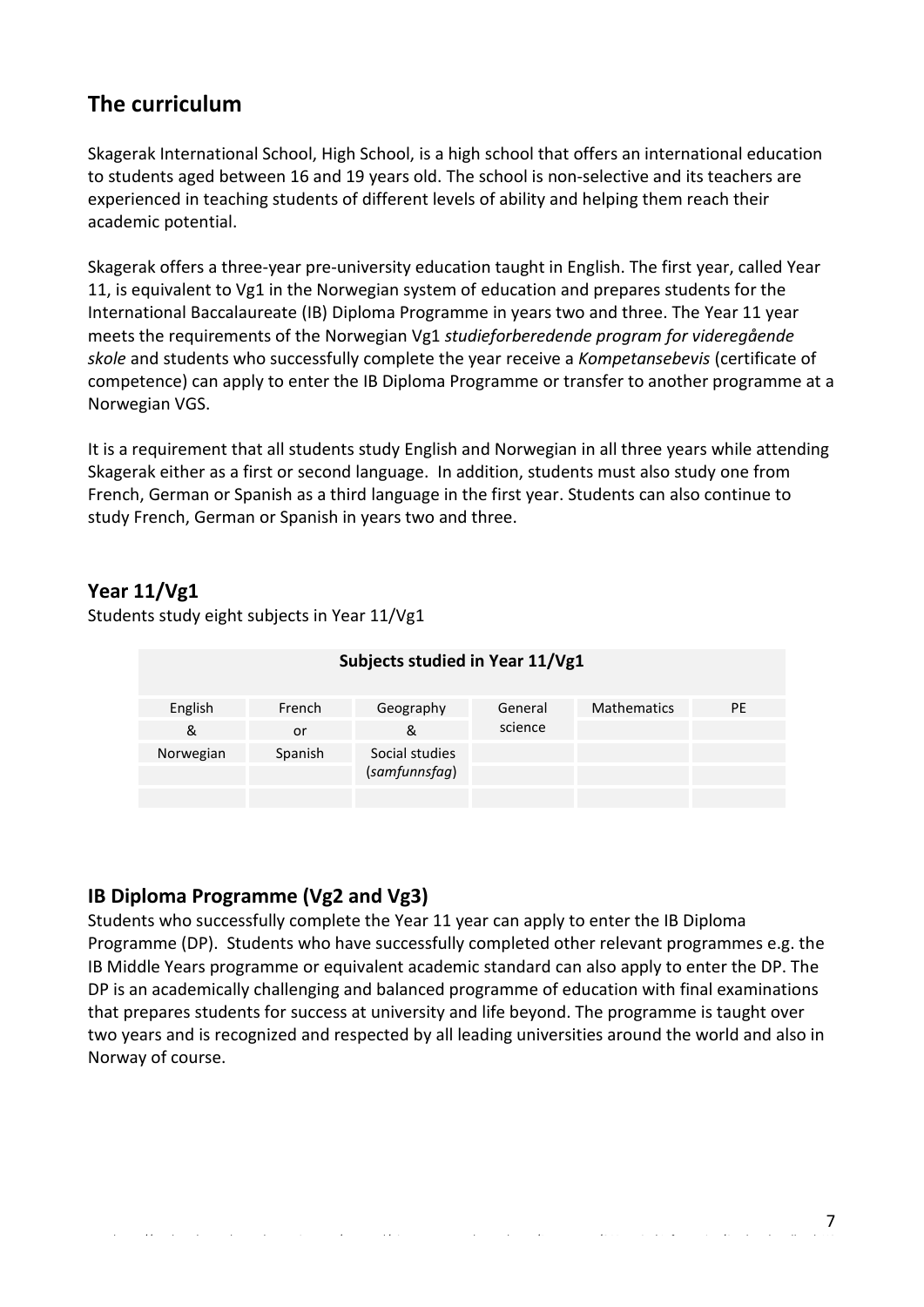Students study six academic subjects in the Diploma Programme, one from each column:

| $\mathbf{1}$ | $\overline{2}$ | 3             | 4             | 5                  | 6           |
|--------------|----------------|---------------|---------------|--------------------|-------------|
|              |                |               |               |                    |             |
| English      | Norwegian      | Economics     | Biology       | <b>Mathematics</b> | Visual arts |
| and/or       | and/or         | or            | <b>or</b>     |                    | or          |
| Norwegian    | English        | Environmental | Physics       |                    | Chemistry   |
| or           |                | systems and   | <b>or</b>     |                    | or          |
| Self-Taught  |                | societies     | Environmental |                    | Psychology  |
|              |                |               | systems and   |                    |             |
|              |                |               | societies     |                    |             |
|              |                |               |               |                    |             |
|              |                |               |               |                    |             |
|              |                |               |               |                    |             |
|              |                |               |               |                    |             |

#### **Subjects available in the IB Diploma Programme Year 1 at Skagerak 2020/2021**

#### **Subjects available in the IB Diploma Programme Year 2 at Skagerak 2020/2021**

| $\mathbf{1}$ | $\overline{2}$ | 3          | 4             | 5                  | 6           |
|--------------|----------------|------------|---------------|--------------------|-------------|
|              |                |            |               |                    |             |
| English      | Norwegian      | Economics  | Biology       | <b>Mathematics</b> | Visual arts |
| and/or       | and/or         | or         | or            |                    | or          |
| Norwegian    | English        | Psychology | Physics       |                    | Chemistry   |
| or           |                |            | or            |                    | or          |
| Self-Taught  |                |            | Environmental |                    | History     |
|              |                |            | systems and   |                    | or          |
|              |                |            | societies     |                    | Spanish     |
|              |                |            |               |                    | or          |
|              |                |            |               |                    | French      |
|              |                |            |               |                    |             |
|              |                |            |               |                    |             |

Most subjects can be studied at higher level (recommended 240 teaching hours) or at standard level (150 teaching hours). Students must study three subjects at higher level, and three subjects at standard level. The school will assist students in choosing the appropriate subject mix for their DP studies.

In addition to their six subjects, students will do Theory of Knowledge, an extended research essay in one of their subjects and participate in CAS.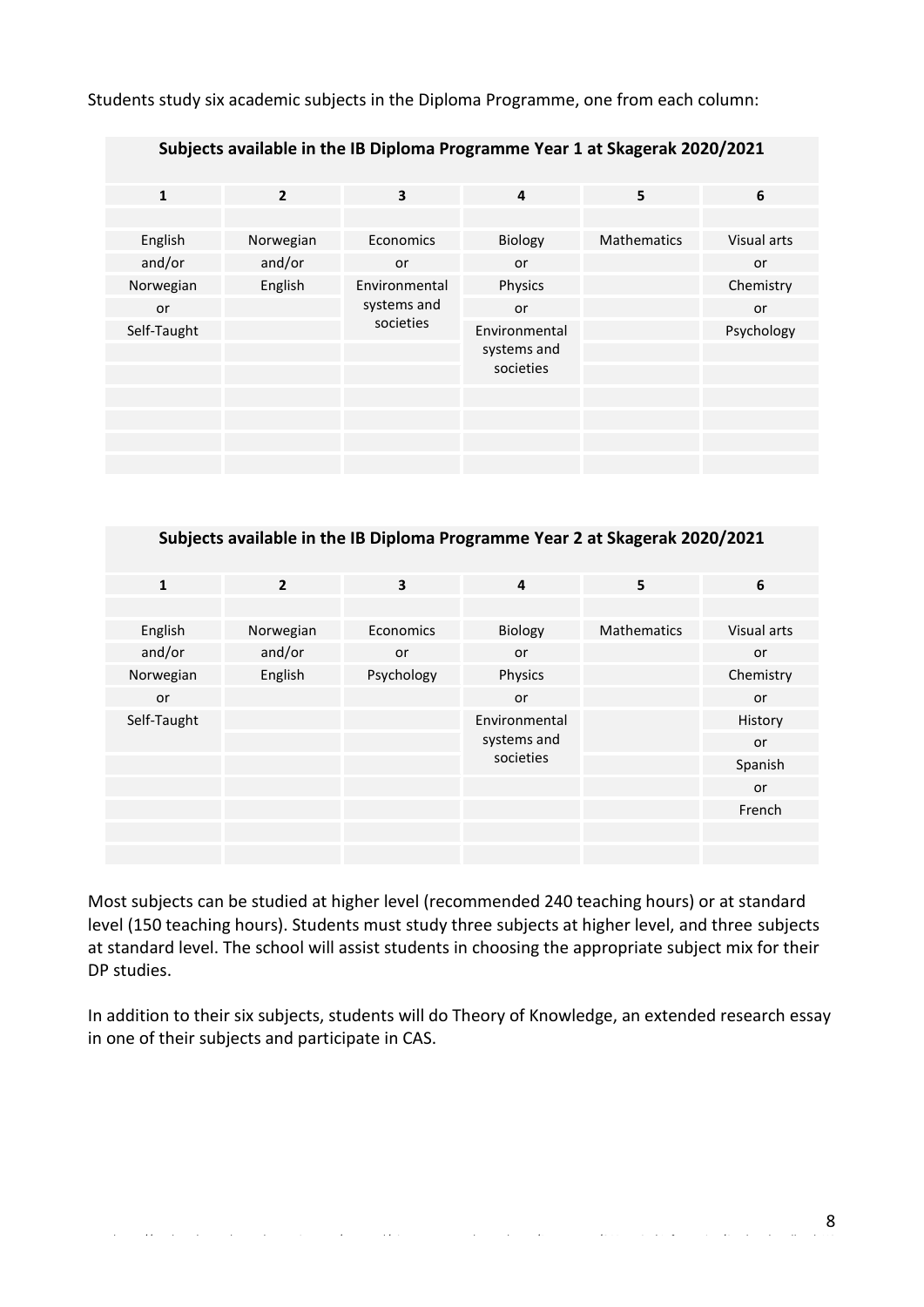The strength of the Diploma Programme is that it:

- provides an education that balances subject breadth and depth, and considers the nature of knowledge across disciplines through the unique theory of knowledge course
- encourages international-mindedness in IB students, starting with a foundation in their own language and culture
- develops a positive attitude to learning that prepares students for university education and lifelong-learning
- has a reputation for its rigorous external assessment with published global standards, making this a qualification welcomed by universities worldwide
- emphasizes the development of the whole student physically, intellectually, emotionally and ethically through the Creativity, Activity and Service (CAS) programme.

Students will develop an understanding of the IB learner profile (the profile is included at the front of this handbook). The ten aspirational qualities of the learner profile inspire and motivate the work of teachers, students and the school. IB learners strive to be inquirers, thinkers, communicators, risk-takers, knowledgeable, principled, open-minded, caring, balanced and reflective.

## **CAS**

All students are expected to take part in several CAS activities during their time at School under the supervision of the CAS Coordinator. All students must regularly upload reflections on Managebac and meet all deadlines. CAS is a mandatory requirement and failure to complete CAS can lead to no Diploma being awarded

## <span id="page-8-0"></span>**Learning Support**

The school offers additional support for students with specific learning difficulties e.g. dyslexia. The Learning Support Coordinator can arrange specific help with study skills, planning essays, note-taking, presentation and exam techniques where necessary.

When you apply to the school if you think you may need learning support, or received such support in your previous school before coming to Skagerak, please inform the school during the admissions process and provide the relevant documentation, as failure to do so may lead to challenges for your son and daughter. All such information is treated in the strictest confidence.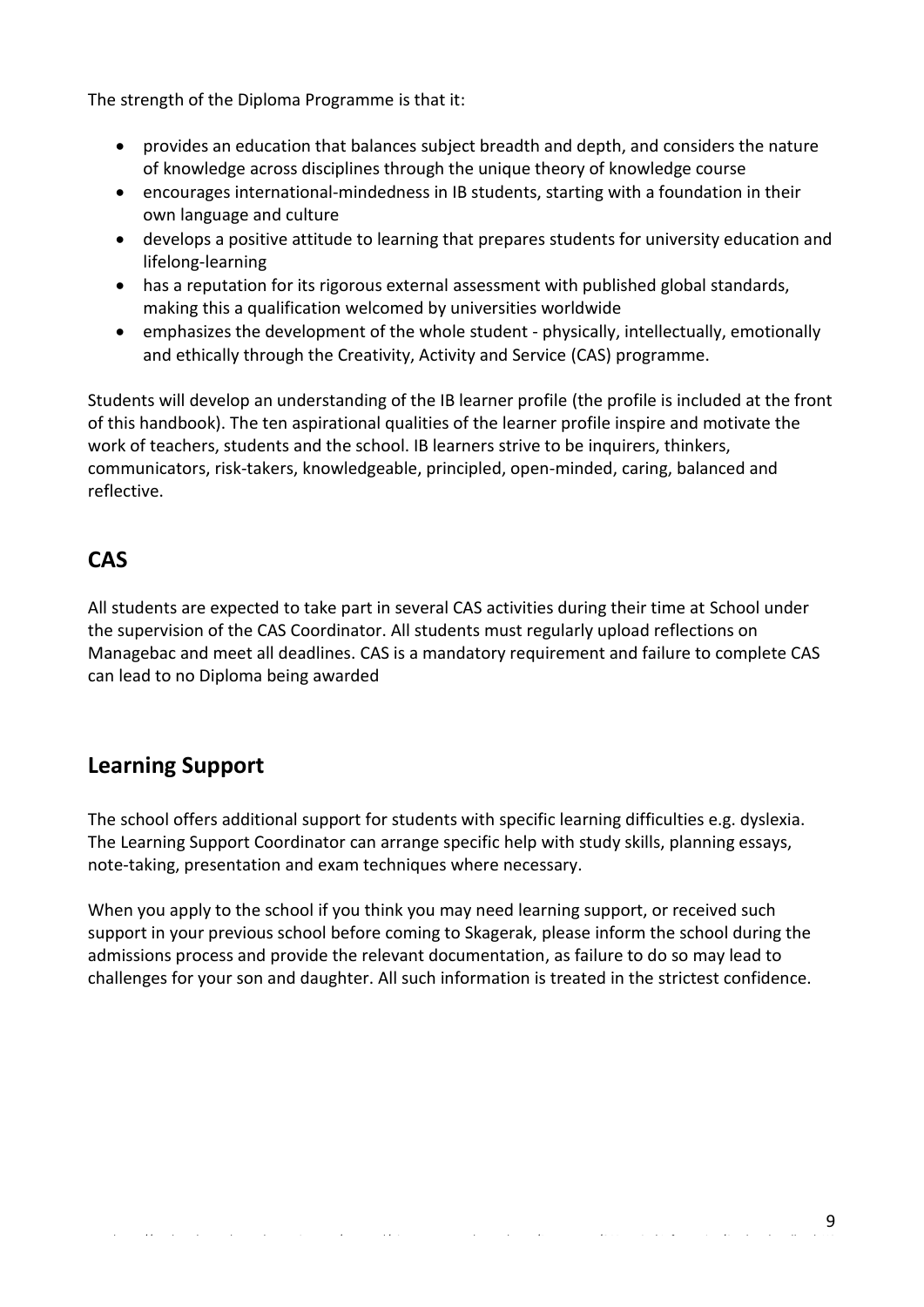# <span id="page-9-0"></span>**School Organisation and Routines**

#### <span id="page-9-1"></span>**Attendance**

The school day starts at 08:45 and finishes at 15:45. The school is an 'open campus' which means you do not have to be onsite when you do not have a class or other meeting to attend. The school expects you to have excellent attendance. Poor attendance usually leads to poor academic achievement. If you are not going to attend school on a particular day, please inform the office at 33 45 65 18 between 8.30 and 9.30 a.m. of that morning (see attendance policy).

The school expects students to be on time for all classes and meetings. This is a requirement that all students must follow.

If you are absent, it is your own responsibility to catch up on work missed. The school is sensitive to special cases and will endeavour to assist in every way it can where the student is absent for prolonged periods through no fault of their own (e.g. extended illness, hospitalisation or a bereavement).

If you require time off school, then you should fill in a yellow Request for Absence form available at reception and also inform your contact teacher.

It is a good idea to keep in contact with fellow students if you are absent. In particular, make sure that on the first day of your return you immediately:

- 1. arrange to hand in homework that was due while you were absent
- 2. collect class notes and hand-outs
- 3. work through all class exercises missed
- 4. ensure deadlines for any homework set are noted down
- 5. ensure dates for any tests are noted down.

If it turns out that you cannot attend school on a day that you have made an appointment with a member of staff, please cancel the appointment by telephoning the school

#### <span id="page-9-2"></span>**Policy on Absence**

It is a legal requirement that students attend school regularly and attendance/absence is recorded by teachers for each lesson. Research shows that poor attendance contributes greatly to poor academic achievement.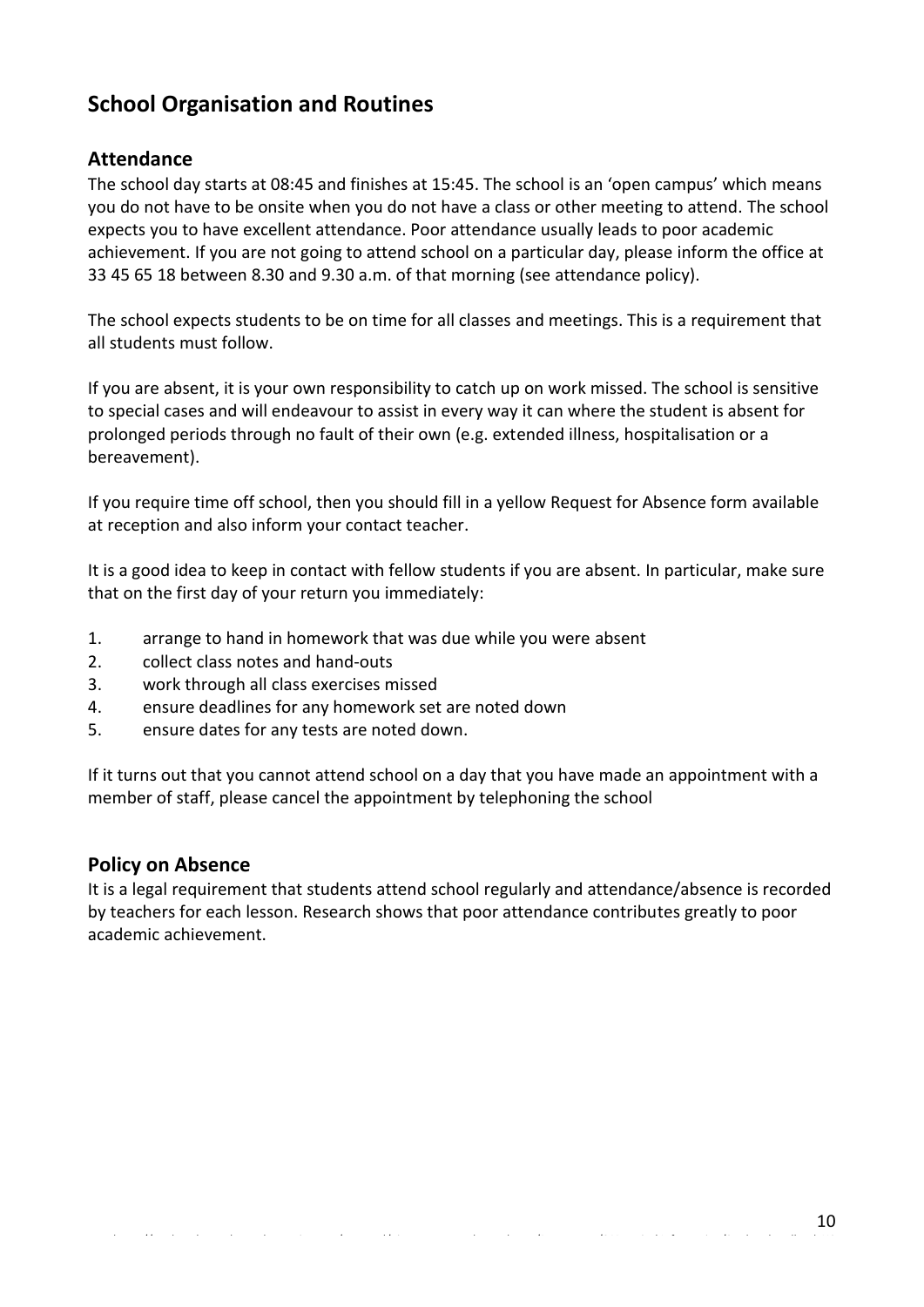## **Rules regarding Absence in Year 11, DP1 and DP2:**

The absence limit applies to all students in high school, but not for apprentices, trainees or adults. The provision is included in the regulations to the Education Act § 3-3, last paragraph ([\(https://lovdata.no/dokument/SF/forskrift/2006-06-23-724/KAPITTEL\\_4-1#§3-3\)](https://lovdata.no/dokument/SF/forskrift/2006-06-23-724/KAPITTEL_4-1#§3-3), and regulations pursuant to the Independent Schools Act § 3-3, last paragraph [https://lovdata.no/dokument/SF/forskrift/2006-07-14-932/KAPITTEL\\_5-1#§3-3\)](https://lovdata.no/dokument/SF/forskrift/2006-07-14-932/KAPITTEL_5-1#§3-3).

• Students in high school must attend and actively participate in their education.

• If a student has more than 10 percent undocumented absence in a subject, he or she will generally not be entitled to receive a grade for that semester or for the year in the relevant subject. The teacher cannot give the student a grade in the subject.

- The student must submit relevant documentation to get absence exempt from the absence limit.
- If the student has between 10 and 15 percent undocumented absences and the reason for the absence makes it clearly unreasonable that the student should not be graded, the Principal may decide that he or she will be graded in the subject.
- The absence limit applies for each subject, not for the students total absence.

• The student and parent/guardian will get a warning if the student is in danger of not getting a grade due to absence via email. Please contact the school office if you require translation of emails.

#### <span id="page-10-0"></span>**Lånekassen**

Students should be aware that a high level of absence will have serious consequences with lånekassen and can lead to a reduction in, or cancellation of, the amount of money they receive. Regular attendance is therefore very important.

#### **Absence from school**

Students must notify the school by telephone on **33456518** or email at office@skagerak.org **before 08:45am** specifying the reason for the absence

If a student needs to leave school during the day before he/she has attended all classes, they must inform the school office in person **before** they leave school.

#### **Types of absence**

There are two types of absence in accordance with rules and regulations issued by the Ministry of Education:

- deductible\*
- non-deductible

For each academic year, a maximum of 10 days of deductible absences are allowed (where the total > 10 days). The student must provide appropriate documentation together with the absence form. The form can be collected from the reception and must be completed and returned within 14 days of the absence.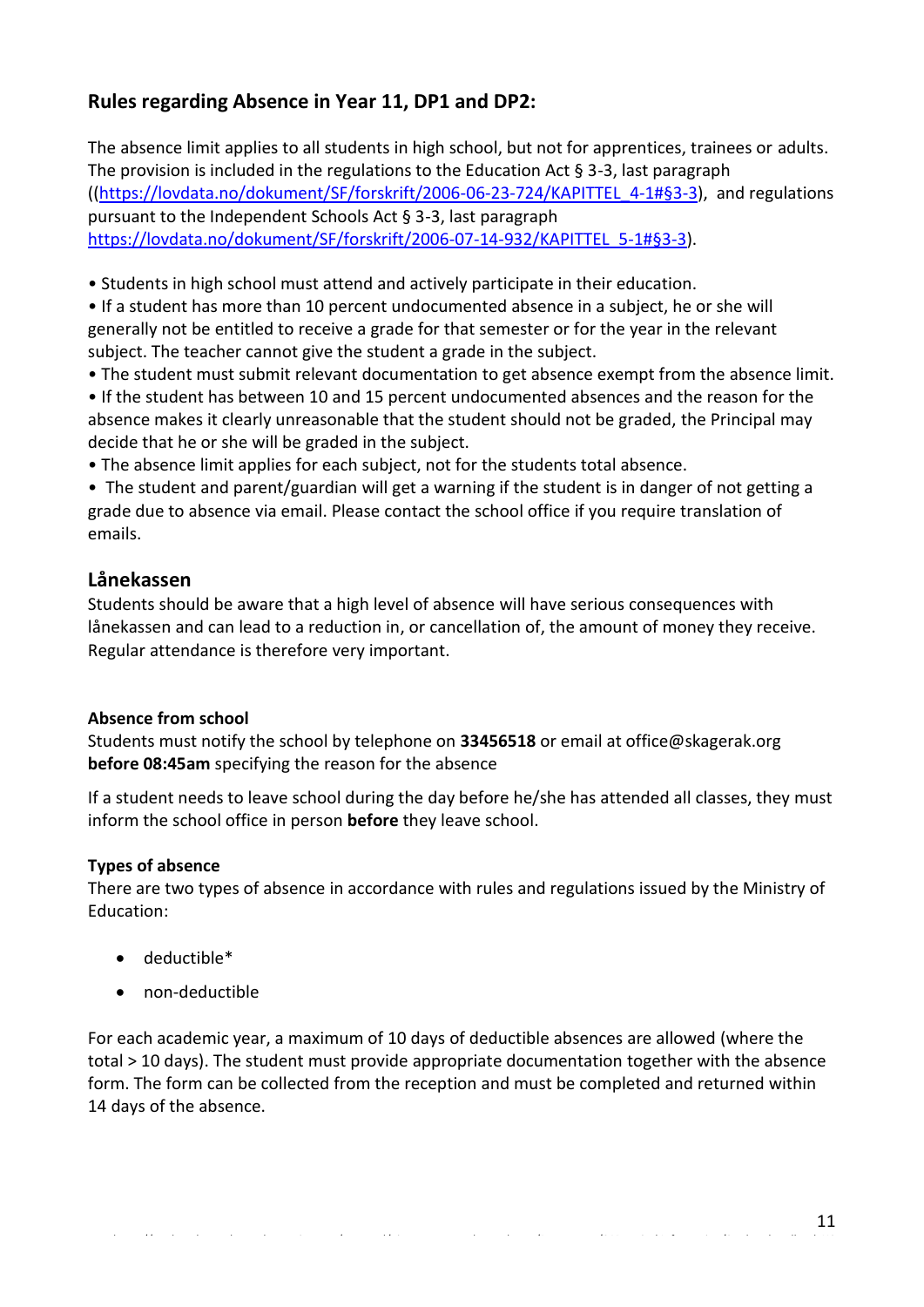#### **\*Deductible absence**

A deductible absence is one that falls under one the following categories:

- 1. military session
- 2. representing a national sport's team
- 3. representing a political party
- 4. school trip or school representation
- 5. an absence which is treated as deductible at the discretion of the school principal

#### <span id="page-11-0"></span>**Absence as a result of illness**

Except in cases of a diagnosed and documented chronic illness or other condition:

- Absences of 1 to 3 consecutive school days due to illness are **not** deductible
- Where the period of absence due to illness exceeds 3 consecutive days of school, the subsequent days (day 4 onwards) will only be deductible if the student provides a valid doctor's certificate.

Absence from school for medical appointments is never deductible unless it is in connection with the treatment and/or management of a documented chronic illness or other condition. Where possible, students should arrange dental/doctor's appointments on a day and/or at a time that does not require their missing classes.

#### **Request for time off for a deductible or other reason**

If a student requires time off from school for a deductible reason (see 1 to 5 above), they must inform the school **in advance** by completing a yellow "Request for leave of absence form" which is obtainable from the school office. They must complete part A and hand the form in at reception or to the school office.

In all cases, students must provide documentary evidence for the request (for example a letter specifying the nature, date and time of the requested absence).

**If the reason for requesting time off falls under 5 above, the completed form will be passed to the principal for approval.**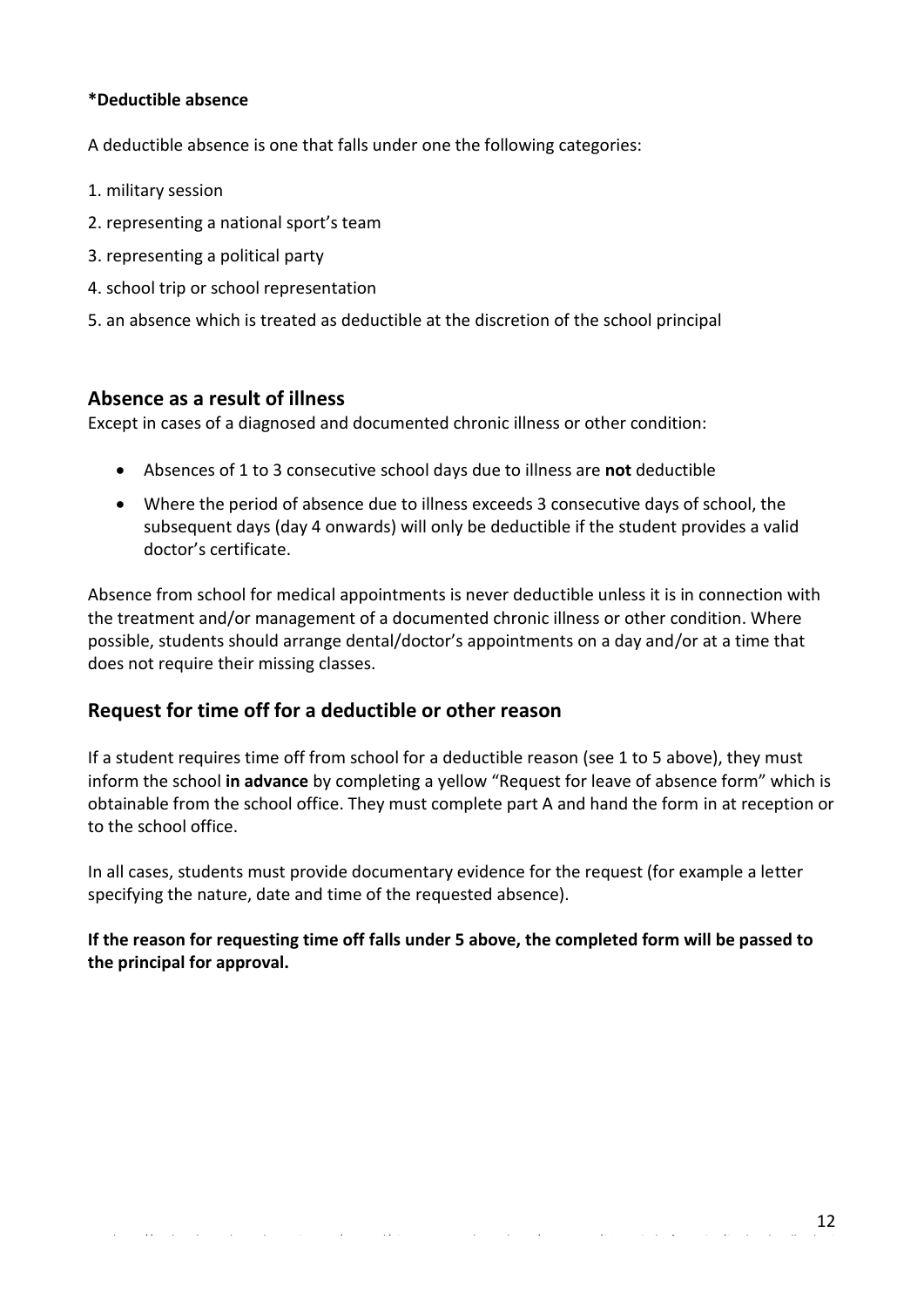#### <span id="page-12-0"></span>**Homework Policy**

#### **Philosophy Statement**

All homework is vital in order to complete the courses successfully, to practise skills and to develop understanding. Homework enables students to receive feedback. Students should learn to be responsible for their own progress.

#### **Presentation of work**

Written homework must be presented in a neat and legible manner in accordance with the instructions issued by the teacher setting the work. Word processing, the use of a spell check and proofreading is encouraged.

#### **Meeting Deadlines**

The school expects students to meet deadlines. Special circumstances will be taken into account if brought to the attention of the subject teacher at the first possible opportunity. Your subject teacher will deal with homework issues in the first instance, and will inform your contact teacher where they think it necessary. They will also inform your contact teacher if they have other concerns about your academic performance in their subject e.g. work of poor quality, missed deadlines or insufficient effort to complete their assignments. Your contact teacher may choose to inform your parents if they feel this is necessary. Poor performance will also be reflected in the students' progress report and may lead to compulsory support.

#### **Time allocation for work outside of the classroom**

The amount of time required to complete homework assignments will vary from student to student. However, as a guide, students should expect to complete an average of between 1½ and 3 hours of productive work each evening depending on the level and progress in the course. For example, Year 11 students can expect to do fewer hours per week than DP2 students would do. The Diploma programme in particular, is a demanding course of study and requires students to study regularly and effectively to cope with the demands of the course.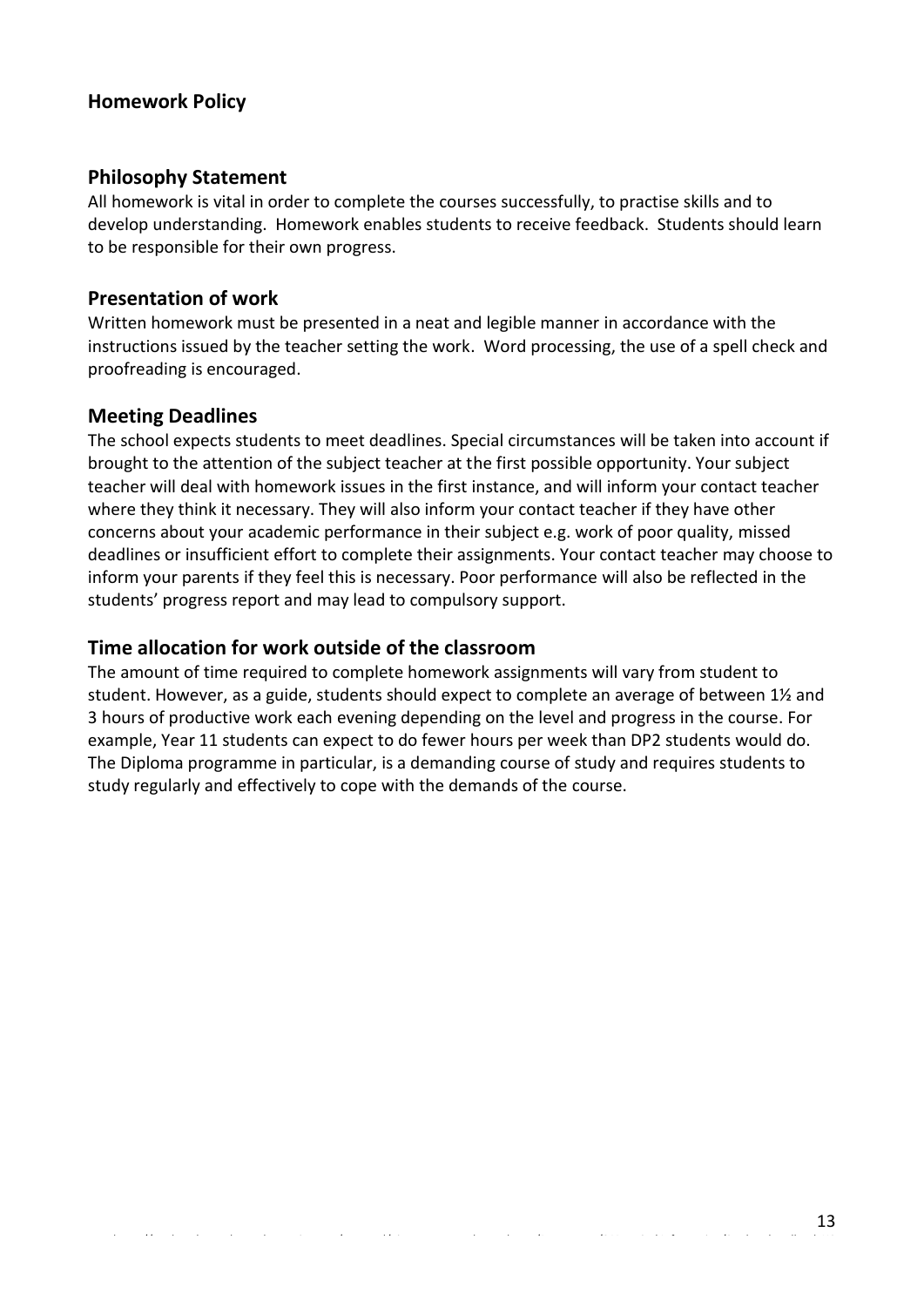#### <span id="page-13-0"></span>**Grading Assessment Policy**

#### **Philosophy Statement:**

Assessment is an integral part of the learning process. Both teachers and students benefit from the information it provides. Teachers use assessment both to focus on future class teaching, and to find out the particular needs of individual students. Students get feedback to enable them to focus on areas they need to improve. The information is also used to provide details on the current overall grade of each student. It is therefore treated with great importance and we require students to participate fully in the various assessment procedures that their courses demand.

#### **Graded Assessment**

Graded assessment encompasses all forms of assessment set by the teacher throughout the year and contributes towards the end of year grade. Students can be assessed using a variety of means: essays, tests, projects, oral presentations, practical reports and other forms of graded written work.

#### **Graded Work Catch Up Protocol for Absence or Missing a Deadline:**

- Failure to catch up on assessed work at the arranged time, or to meet the new deadline will be reported to contact teachers and if deemed necessary, to parents
- Students will always be given ample time to complete assignments, provided they plan their work schedule effectively
- Students should make good use of after school study support if they are having a problem in completing assessment work

https://studentskagerak-my.sharepoint.com/personal/ni\_gustavsson\_skagerak\_org/Documents/01Practical Information/Student handbook HS

■ Compulsory study support may be introduced for students at the contact teacher's discretion in consultation with subject teachers.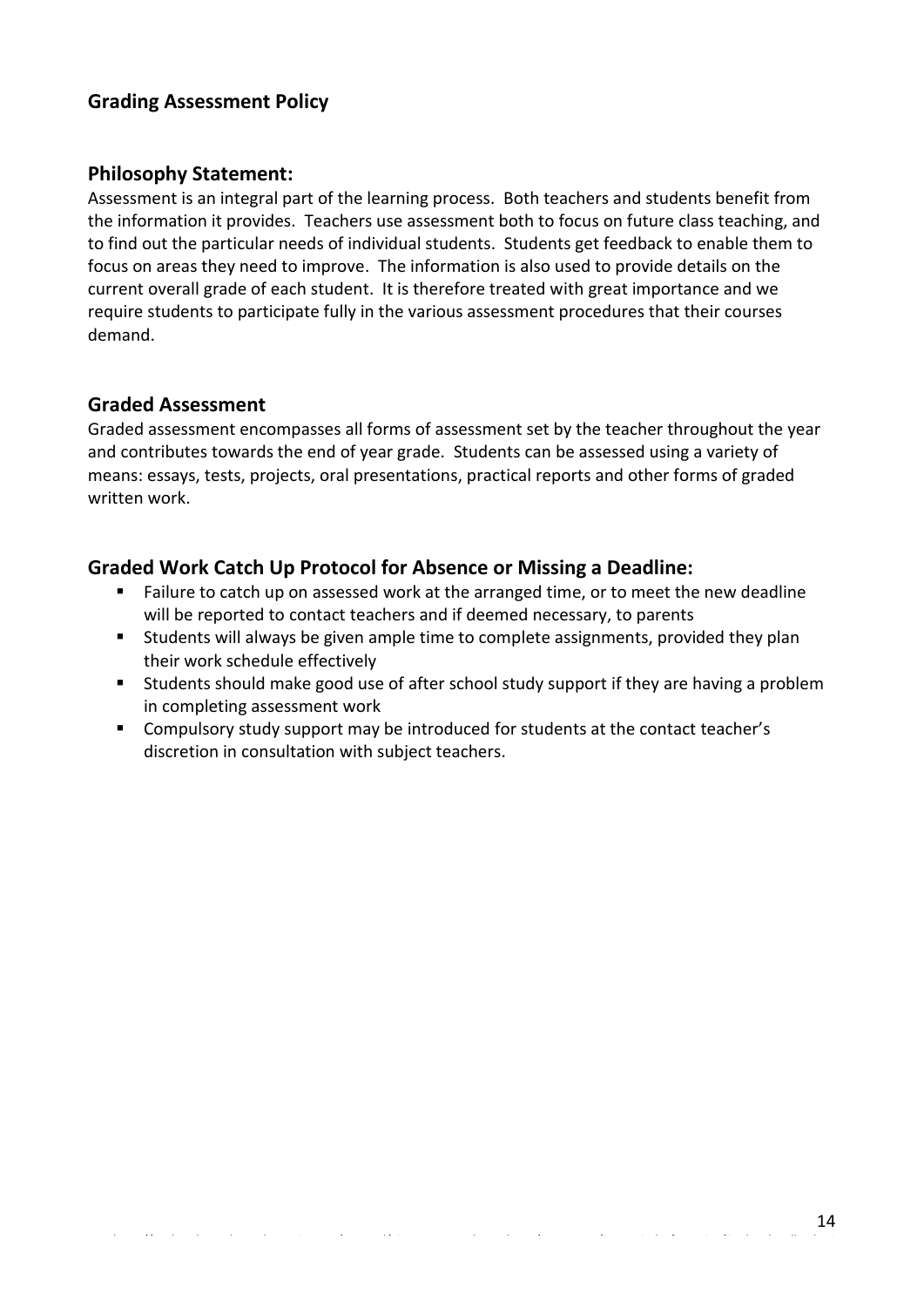## <span id="page-14-0"></span>**The Contact Teacher**

Each student has a *contact teacher,* who may also be one of the student's subject teachers. Each contact teacher is responsible for a small group of students. These contact groups meet together regularly and provide an opportunity for students to discuss school life in general and for contact teachers to give important information.

Contact time attendance is mandatory.

The contact teacher will monitor the progress of each student in his/her contact group and, if necessary, will communicate with parents whenever any specific issues arise. In turn, parents are encouraged to keep in touch with their son/daughter's contact teacher

Another important role of the contact teacher is one of mentor/counsellor. In this role, contact teachers will conduct one-to-one interviews/meetings with each student to agree on goals for the term or year and discuss the student's progress in attaining the targets set.

Parents/guardians should communicate with contact teachers in the first instance if there are any matters/problems that may affect their son/daughter's academic progress.

Please see your contact teacher if you are having difficulties with any subject after having spoken directly with the teacher involved. Similarly, if you experience any problems related to your learning environment in general please speak to your contact teacher.

#### **House Teams**

All students and staff are members of a House Team. The purpose of the system is to encourage school spirit, a sense of community and to foster the mingling of students across the three-year groups. The House Teams are: Odin, Freyja, Thor and Vår.

#### <span id="page-14-1"></span>**Address / Telephone Number Changes**

Students **MUST** notify the school office of any changes in contact details for themselves and their parents (guardians) e.g. changes of address, email address, telephone/mobile number(s).

#### <span id="page-14-2"></span>**School Information and School Email Account**

The school provides each student his/her own school email account. This is the primary method of communicating information and the school expects students to check their email on a daily basis. *The Skagerak News bulletin* is published daily. It is emailed out to all students and staff and posted on the notice boards in the reception and canteen. Students should get into the habit of reading it every school day. The school cannot be held responsible for students missing important information, which is posted there!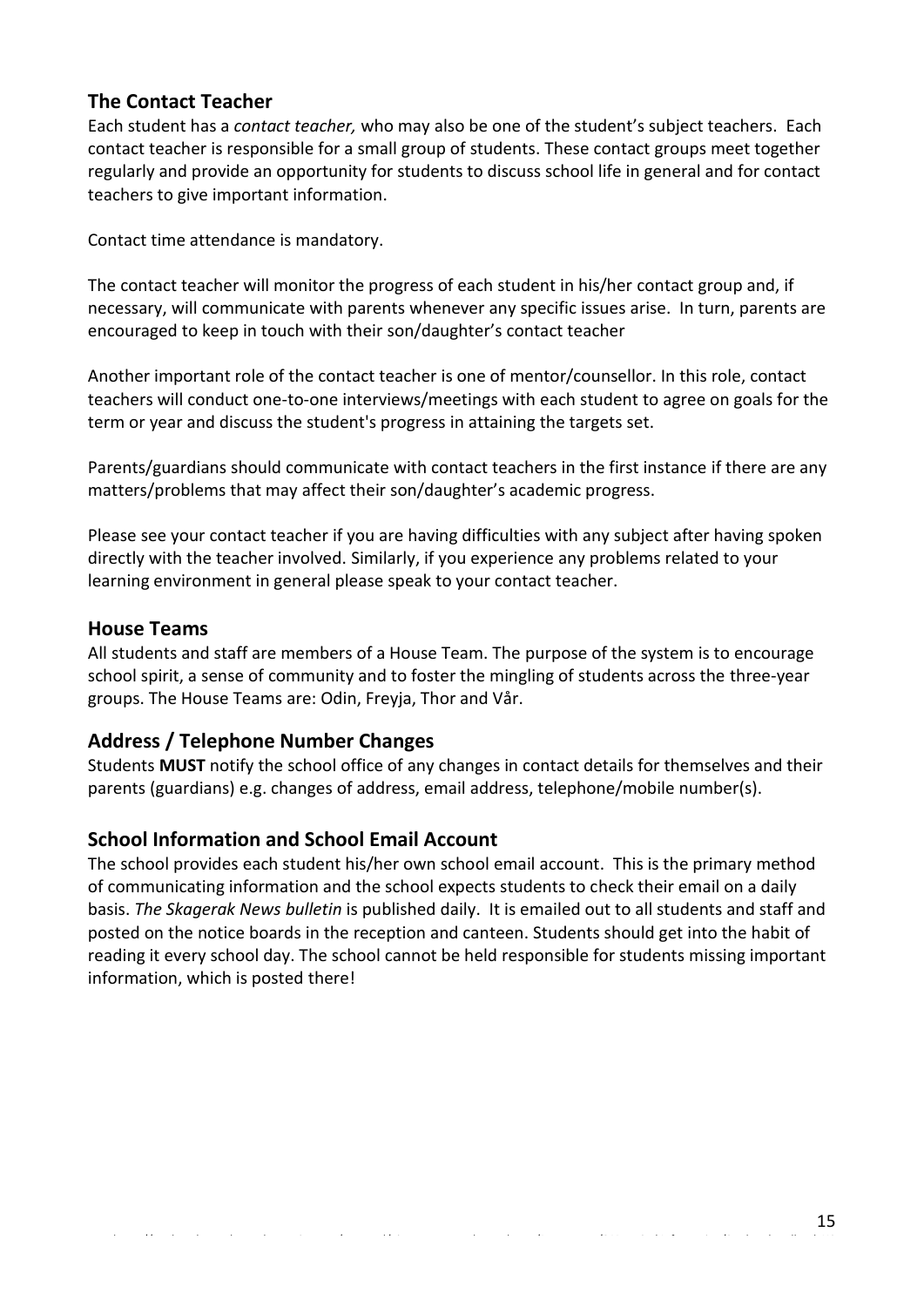#### <span id="page-15-0"></span>**Study Support**

Study support is an important feature at Skagerak and takes place during term time after school Monday to Thursday. A rota of teachers on study support is posted up on the bulletin boards. Study support is just that: support from your teachers with work you have done/attempted where you need additional help. If you have been absent you should contact your teachers to see about catching up on work missed.

#### <span id="page-15-1"></span>**Reports**

Year 11, DP1 and DP2 students are given achievement, effort grades and grades in attitude and behaviour for each semester. The semesters run from August to January and from January to June. These form part of the student's record of achievement through the academic year

The basis on which the grades are given varies from course to course. Make sure you are aware of the assessment criteria of each of the courses you are taking. The school reserves the right to review a student's subject choices based on academic performance, effort and attendance.

#### **Attitude and Behaviour (Orden og Adferd)**

**(Orden og adferd - [Udir Registreringshåndbok -](http://regbok.udir.no/35004/3344/35042-1018646.html) Utdanningsdirektoratet)**

The following criteria is taken into consideration when attitude and behaviour grades are awarded. If these criteria are not met students can be awarded with NG or LG.

#### **The following are taken into consideration when the attitude grade is awarded:**

- Unaccounted absences
- Punctuality for lessons
- Failure to hand in assignments
- Failure to meet deadlines
- Behaviour towards teachers
- Behaviour towards fellow students
- Behaviour in class

#### **Attitude Grade (Orden)**

**G** *God (Good)* **NG** *Nokså god (Limited)* **LG** *Lite god (Poor)*

#### <span id="page-15-2"></span>**Physical Education**

The school rents an indoor gymnasium. All Year 11 students attend PE. If you are unable to do PE because of health reasons, then the necessary certification will be required.

#### <span id="page-15-3"></span>**Books**

School books are distributed to the Year 11 students at the start and must be returned to the **subject teacher** at the end of the academic year. DP1 books are distributed at the start of the Diploma Programme and must be returned to the **subject teacher** no later than the end of the school year in which they sit their final exams.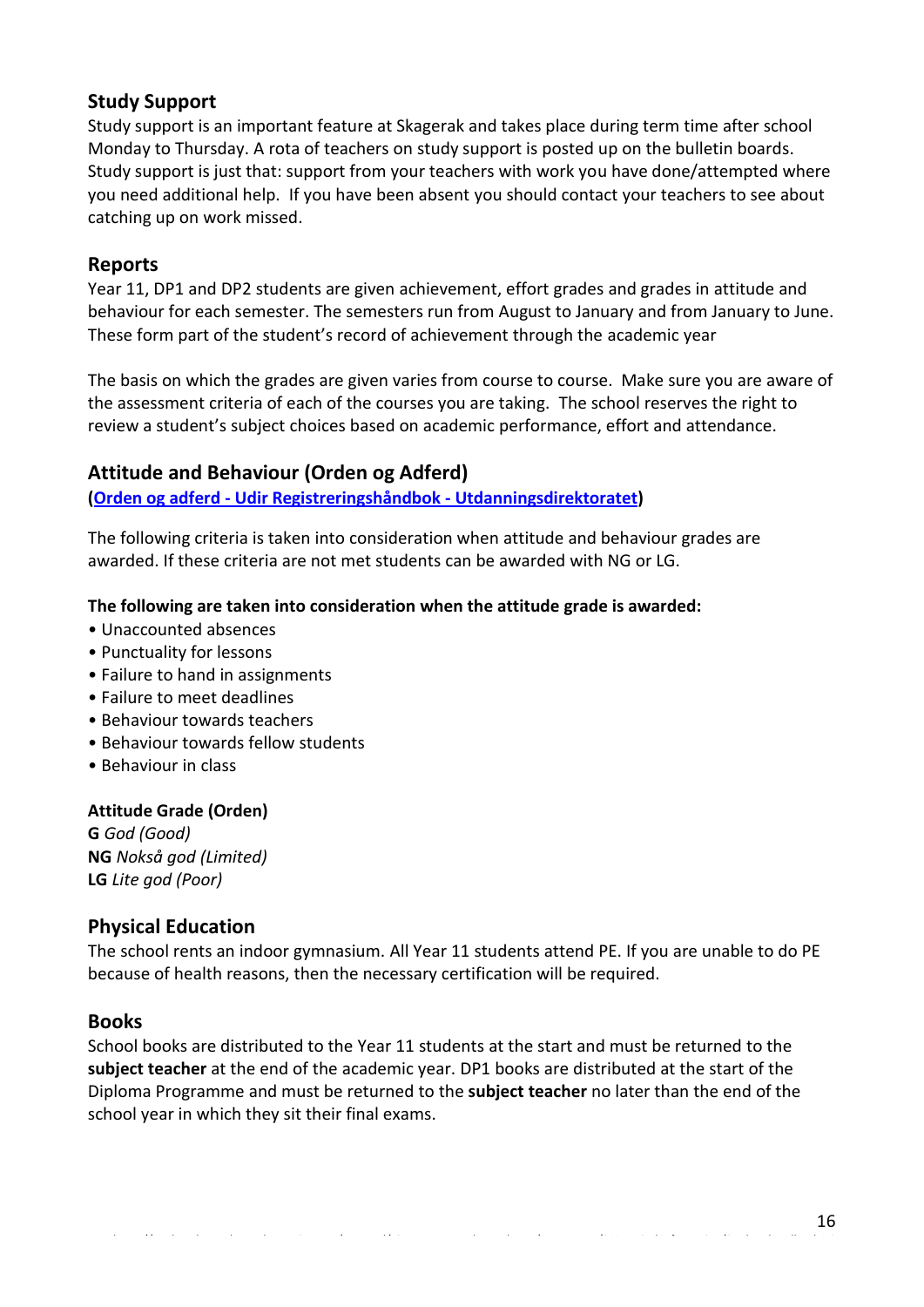Any student who leaves the school during the academic year and/or course must return the books they have from the school. Students will receive an invoice to pay for any book that is not returned.

#### <span id="page-16-0"></span>**Stationery**

Students provide their own stationery.

#### <span id="page-16-1"></span>**Equipment**

Students are required to have a laptop/MacBook for their studies. In addition, they need to have the appropriate graphic calculator. Details of the latter are sent out to students before they join the school.

#### <span id="page-16-2"></span>**School Activities and Trips**

As an IB school SIS is committed to giving students a chance to learn outside the confines of the classroom. All the expeditions and study tours have a CAS element or contribute directly to the students' academic studies.

The school anticipates that during their time here students will actively participate in this programme. Students are welcome to suggest new opportunities especially within Norway. Information and costs relating to all the trips will be announced well in advance. As a result of the amount of work involved in arranging such activities students withdrawing after committing to a trip will lose any deposit paid and may be liable for further costs.

It is important to remember that the majority of the expeditions and study tours are part of the CAS/Academic programme and are designed to encourage the student's personal growth and development. They should be given a high priority and students should remember that in participating they are agreeing to abide by the procedures set out by the trip leader and the laws and customs of the region or country they will visit. Putting the school's name into disrepute is treated with the utmost seriousness and offending students can expect to face consequences at an appropriate level.

#### <span id="page-16-3"></span>**Guests**

If you wish to bring a guest to school, permission should be sought in advance. On arrival please introduce the guest at the office where he/she will be issued with a specific guest tag for identification purposes. If you would like to bring the guest along to a class, you must seek permission from the teacher first.

#### <span id="page-16-4"></span>**Canteen**

There is a canteen at the school providing sandwiches, snacks and refreshments from 09:00 in the morning until the end of the school's lunchtime. Students are kindly requested to consume food in the canteen or other designated area. All rubbish should be put in the bins provided and any plates/cutlery and such like should be returned to the canteen if removed from there.

#### **Student Kitchen**

This is the responsibility of the Student Council. This privilege is extended on agreed cleaning procedures and careful use by students.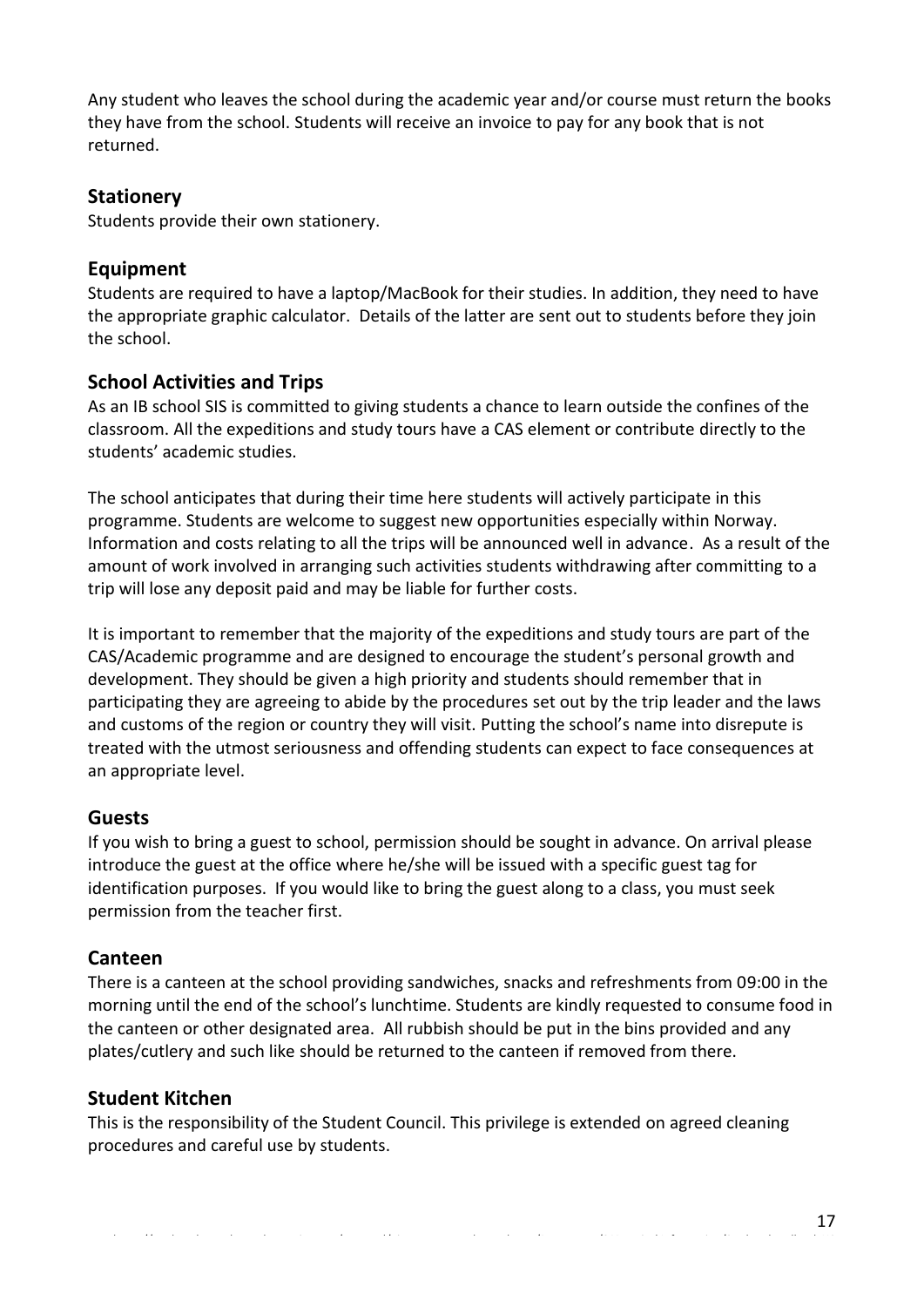#### <span id="page-17-0"></span>**Computer Facilities**

Skagerak International School has a wireless/laptop network. The system gives students access to online resources as well as providing the opportunity for teachers to deliver online support in their subject. All students are given a school email address which they are required to use in order to receive school information. More detailed information will be delivered at the start of the school year regarding computer usage policies and agreements.

#### <span id="page-17-1"></span>**The Student Council**

The role of the Student Council's is to keep track of student concerns throughout the school. Each class elects a representative to the Student Council. The Students elect a President, Vice-President, Secretary and Treasurer. The President meets with the school administration regularly and represents students' opinions as members of the School Board.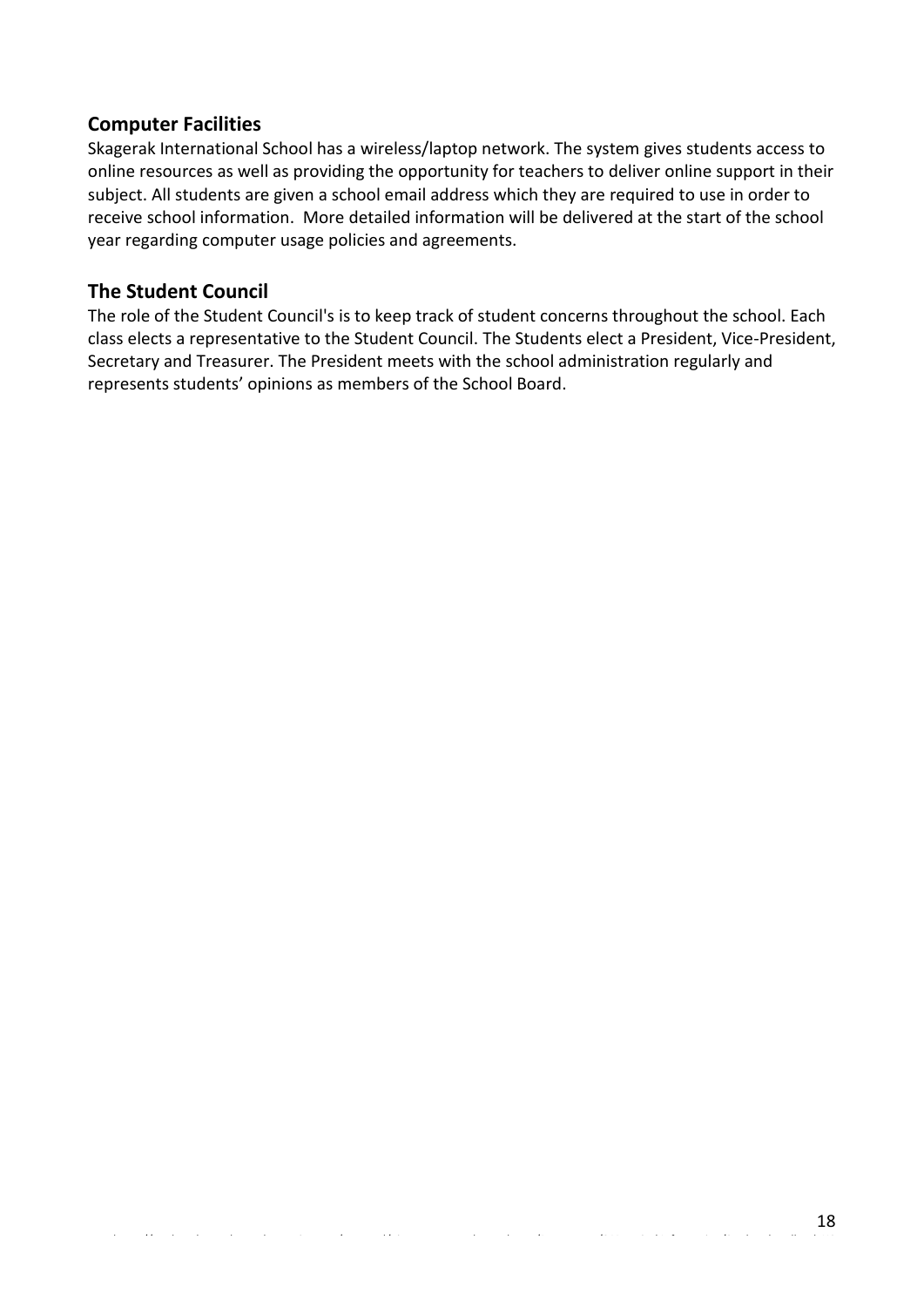# <span id="page-18-0"></span>**Admission Policy Year 11 / VG 1**

Skagerak International School aims to attract students who wish to be actively involved in a caring and committed internationally-minded and bilingual community.

Applicants shall have the right to start a high school education in accordance with § 3-1 of the Independent School Law (*Friskolelova*), so called "*ungdomsrett".*

Applicants must include proof of completed schooling (*grunnskolen*) or its equivalent to qualify to enter Year11/Vg1.

For the start of school in August, the application deadline is  $1<sup>st</sup>$  March. Applications received after this deadline will be processed in the order they are received for the remaining available places, and/or placed on the waiting list.

Due to limited number of students that can be accepted, the following priority order has been set:

- 1. Current Skagerak students applying for the following year
- 2. Children of member of staff
- 3. International applicants and applicants who do not have Norwegian as their mother tongue
- 4. Siblings of current or former Skagerak students
- 5. Other applicants

All decisions regarding admission to the school are subject to and in accordance with Friskolelova §3-1 and the Public Administration Act (*Forvaltningsloven*) §2, with the right of appeal to the *Fylkesmannen*.

The maximum number of students that can be accepted into Y11/VG1 is 64.

## <span id="page-18-1"></span>**Admission policy for Diploma Programme**

The IB Diploma Programme (DP) is an academically challenging and balanced programme of education with final examinations that prepares students aged  $16 - 19$  for success at university and life beyond. The International Baccalaureate Diploma Programme is a two-year programme. Skagerak International School is committed to attracting highly motivated students with a positive attitude and an eagerness to learn.

#### **General Requirements**

Skagerak International School is open to students who meet the requirements to enter state schools in Norway in accordance with [§ 3-1 of the Education Act \(](http://lovdata.no/lov/1998-07-17-61/%C3%82%C2%A73-1)*Opplæringslova*) and have successfully completed 11 years of education such as *Vg1 Studieforberedende,* PreDP, the International Baccalaureate Middle Years Programme or an equivalent programme.

For the start of school in August, the application deadline is  $1<sup>st</sup>$  March. Applications received after this deadline will be processed in the order they are received for the remaining available places, and/or placed on the waiting list.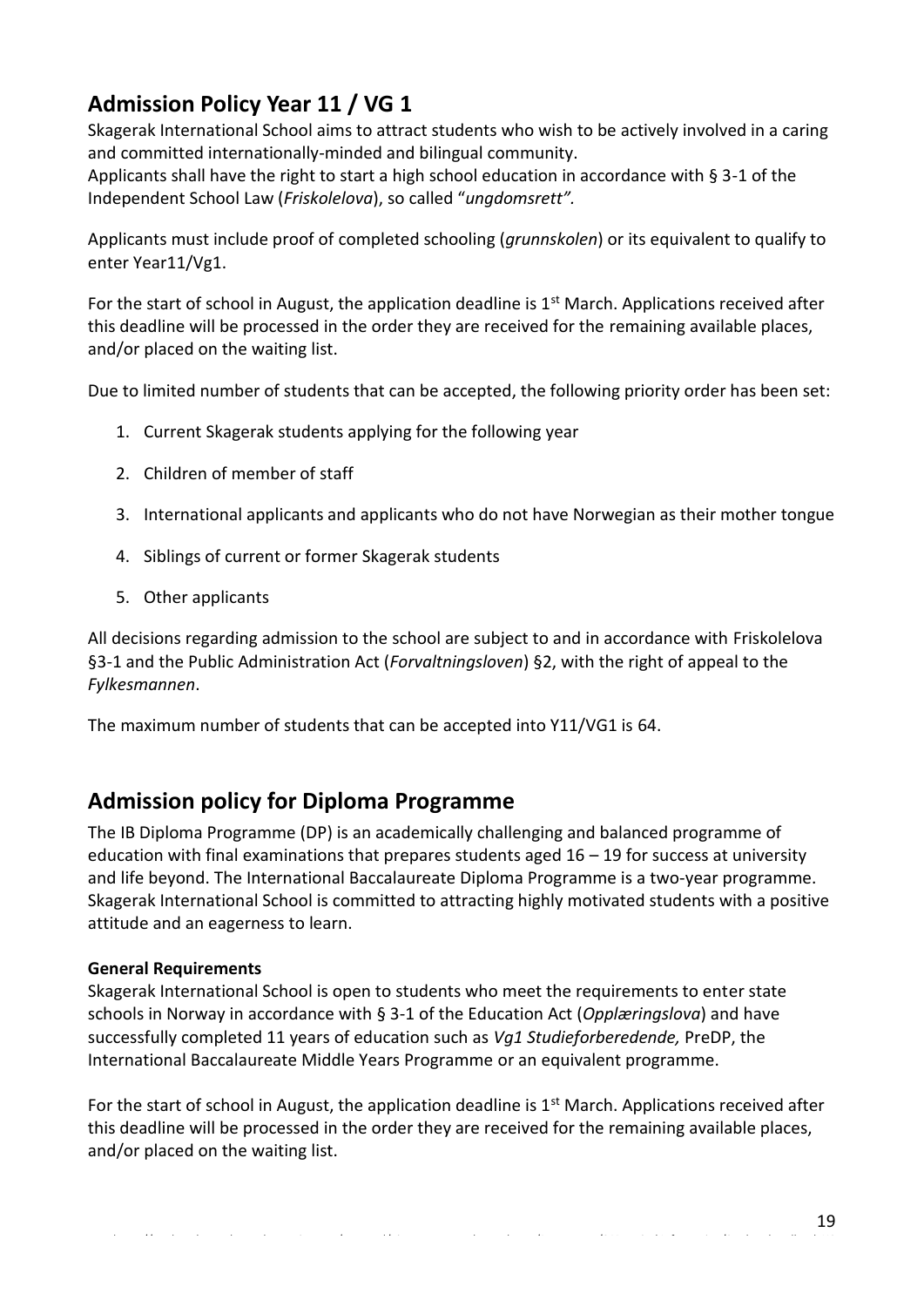In the event of a shortage of places, the following priority order has been set:

- 1. Current Skagerak students who are due to progress to the next level of their studies
- 2. Children of member of staff
- 3. International applicants and applicants who do not have Norwegian as their mother tongue
- 4. Siblings of current or former Skagerak students
- 5. Other applicants

**Specific Requirements for entry to the second year of the Diploma Programme – DP2 (***Vg3***)**

To progress from DP1 (*Vg2)* to DP2 (*Vg3*), all students will have:

a) attained 20 points or more from their DP1 summer examinations; this includes having grade 2 or higher in all subjects.

b) completed the Extended Essay, Theory of Knowledge and CAS requirements for DP1, and c) participated in the 'Group 4 project'.

Progression for students who fail to meet these requirements will be considered on an individual basis by the IBDP Coordinator and the High School Principal.

Skagerak does not accept external applications directly into DP2 unless special circumstances apply.

All decisions for entry to DP2 are subject to the final approval of the IBDP Coordinator and the High School Principal.

The maximum number of students that can be accepted into DP1 and DP2 respectively, is 70.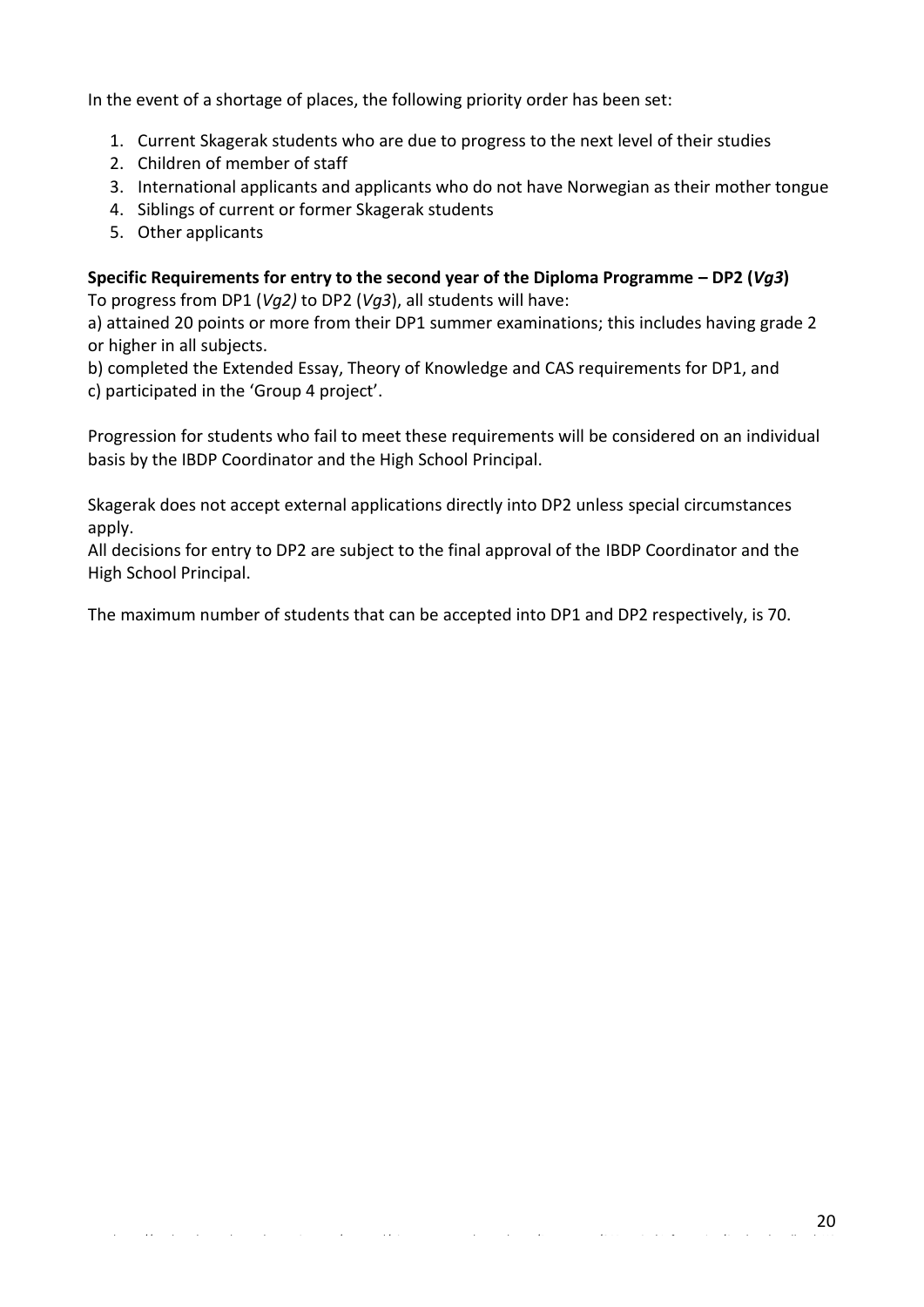## <span id="page-20-0"></span>**Fees, Loans and Accommodation**

#### <span id="page-20-1"></span>**School Fees**

School fees for the 2020/2021 school year are NOK 25 000.

Once a contract has been signed a giro will be issued for the administration fee. The remaining fee is to be paid on the  $15<sup>th</sup>$  of each consecutive month from August until March of the academic year.

Study fees include exam fees for Year 11 students. For DP students, examination fees are not included in the study fees. Continuation fees and fees for a second exam, if the first was failed, are not included.

#### <span id="page-20-2"></span>**Loans & Grants**

Students admitted into Skagerak International School, High School may apply for loans and grants from Statens Lånekassen for Utdanning. All high school students are eligible for a materials grant (*utstyrstipend*) and applicants must apply on-line via [www.lanekassen.no.](http://www.lanekassen.no/) For first time registering you will need your minID pin-code numbers. Office staff will assist students should they need any help.

#### <span id="page-20-3"></span>**Accommodation**

Skagerak International School, High School does not provide accommodation. However, the school office will offer students as much help as it can to find suitable lodgings if they are moving to Sandefjord to attend the school. As a guide, accommodation costs are in the region of NOK 4000 / NOK 5500 per month. Students may be eligible for a housing grant (*borteboerstipend*) to help meet costs.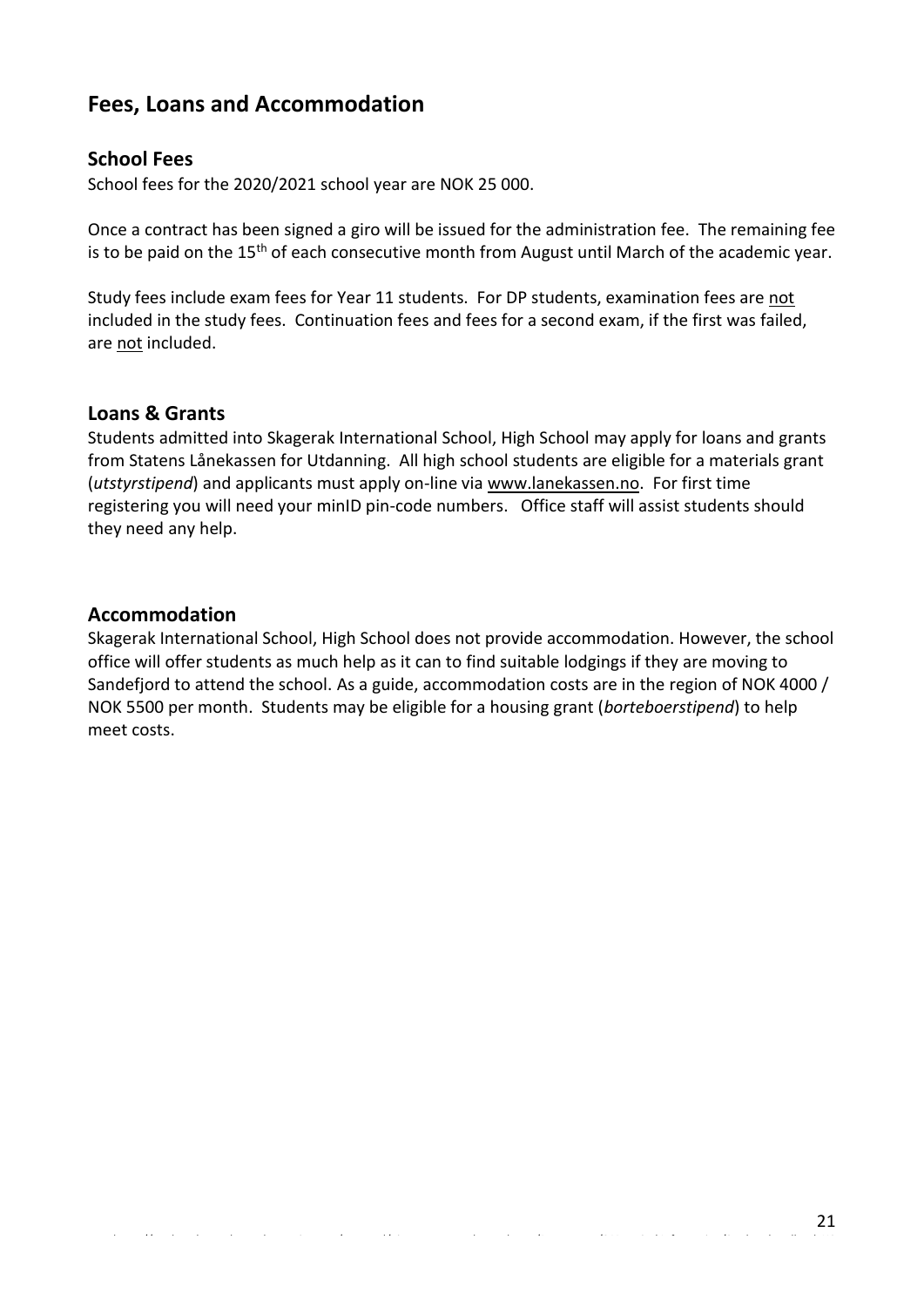# <span id="page-21-0"></span>**Rules & Regulations (***Ordensreglement***)**

#### <span id="page-21-1"></span>**Code of Behaviour**

As an IB school, Skagerak International School's code of behaviour is underpinned by the attributes of the IB Learner Profile. It is expected that Skagerak students act with integrity and honesty, with a strong sense of fairness and justice, and with respect for the dignity and rights of others. Students should show empathy, compassion and respect for others.

#### <span id="page-21-2"></span>**Expected Behaviour**

Skagerak International School, High School is an inclusive institution that respects the rights of all its members. Students are expected to participate in creating an orderly environment that promotes learning. As a community it is our responsibility to adhere to the following rules:

- Make an effort to keep the campus clean and tidy.
- No graffiti or other wilful damage.
- Turn off mobile telephones during lessons/ meetings.
- No chewing gum or snus on the school premises.
- No smoking, alcohol or illegal substances allowed on campus.

#### <span id="page-21-3"></span>**Unacceptable Behaviour**

Unacceptable behaviour that may lead to suspension or expulsion can be defined as falling into the following categories.

- Behaviour that involves the use, storage, supply or abuse of alcohol, drugs or illegal substances on school premises or during a school supervised event. Such behaviour will be reported to the appropriate authorities.
- Failing to comply with fire regulations as specified in the Student Handbook.
- Repeated failure to comply with reasonable requests by teachers or other persons who are acting on the school's behalf.
- The deliberate disruption of lessons through behaviour that is seen to be unreasonable by staff or other students.
- The deliberate destruction of property belonging to a student, staff or the school. Students or their parents will be held liable for any such damage to school property.
- Proven theft.
- Violent or threatening behaviour where a student or any person associated with the school is physically threatened or hit.
- Continued failure to meet academic expectations such as: invariable failure to hand in assignments and/or homework, repeatedly not turning up for tests that, in the opinion of the professional staff of the school, are seen to be reasonable.

https://studentskagerak-my.sharepoint.com/personal/ni\_gustavsson\_skagerak\_org/Documents/01Practical Information/Student handbook HS

• The possession of pornographic material at school or during a school controlled event.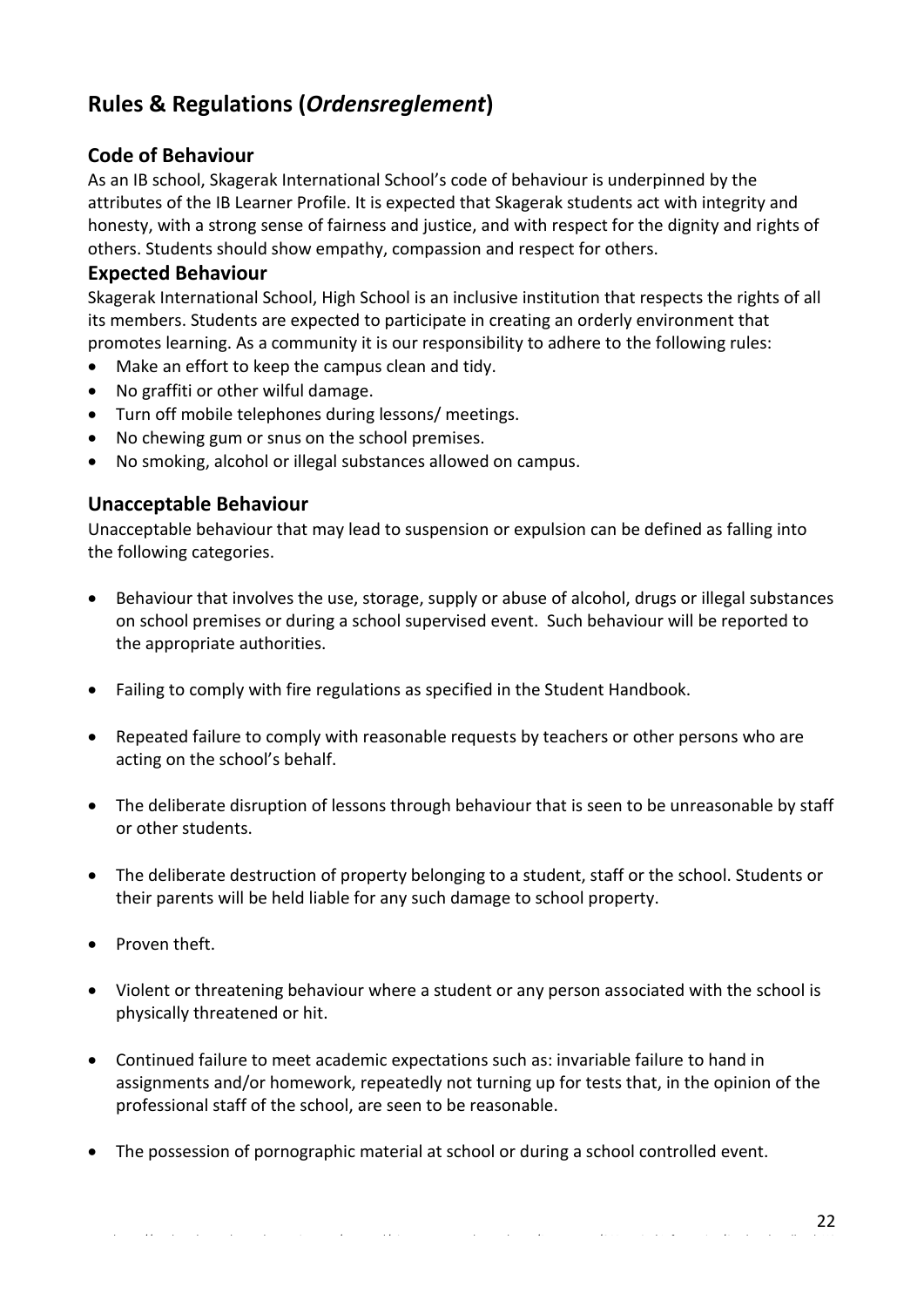- The use of electronic equipment to access, display or transmit material that is considered to be inappropriate such as sites containing subversive or pornographic information according to Norwegian law.
- The use of electronic equipment to transmit messages or images that threatens any person involved with the school in such a way that it causes them to be fearful. There is zero tolerance for any form of online bullying or the use of pictures of fellow students without permission. Appropriate authorities will be notified in any such cases.
- The proven disruption of, or unauthorised entry, into school databases or secure information.

#### **Bullying**

At SIS there is zero tolerance for any kind of bullying. This includes verbal, physical or online bullying. We are proud to have created a safe and tolerant learning environment and strive to maintain this. Any incidents must be reported immediately to a contact teacher / subject teacher and will be dealt with both swiftly and in confidence. If cases of bullying are proven sanctions will be taken and support provided when required. Sanctions may include:

- Parent meetings with administration
- Suspension or expulsion
- Referral to relevant authorities

Students and parents are encouraged to report any incident compromises the students safe learning environment to the contact or subject teacher. All cases will follow the regulations established under the 9A legislation.

## <span id="page-22-0"></span>**Sanctions**

#### **Report**

This is when a student is placed on report by their contact teacher. Students must obtain a signature/comment from each subject teacher and report back to their contact teacher at the end of the week. Students can be placed on report because of a concern about attendance or behaviour. The term of report can be extended at the contact teacher's discretion. Parents / Guardians and the Dean of Staff and Students will be notified when a student is placed on report.

#### **Compulsory Study Support (CSS)**

At the discretion of the subject teacher(s) in consultation with the contact teacher a student can be placed on CSS. This supervised study can take place during free periods or after school in some circumstances. This is not to admonish but to create a structured study plan for students who fail to meet deadlines, complete assignments and are at risk of failing without a compelling excuse. Parents / Guardians will be informed as well as the IB Coordinator in such cases via a behaviour note on ManageBac. A minimum of three days advance warning will be issued by the subject teacher.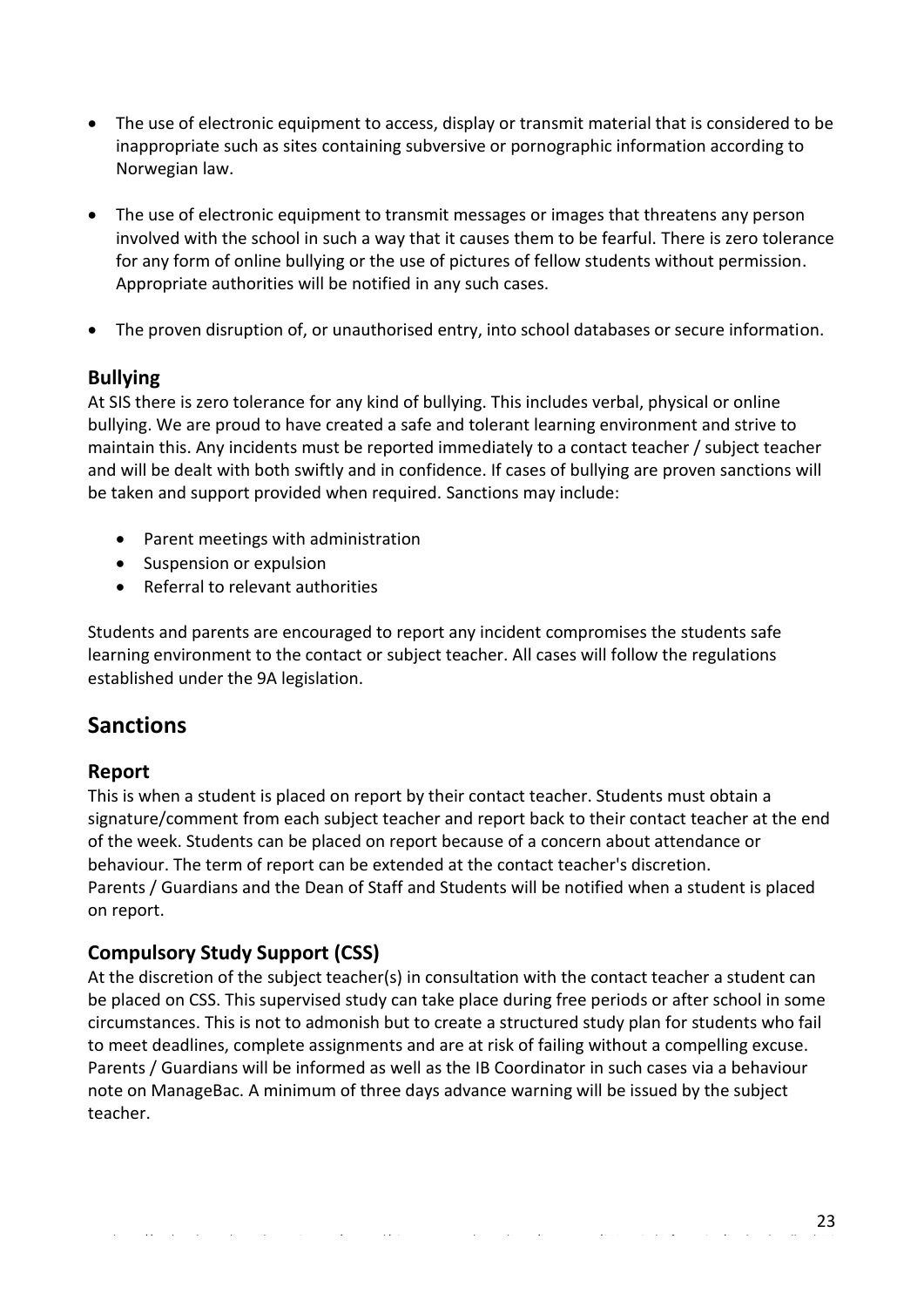#### <span id="page-23-0"></span>**Suspension**

If the student has behaved in a disruptive manner or neglects to fulfil his/her academic obligations the student can be suspended from school for up to 5 days. The decision to suspend a student is made by the Principal of the school after consultation with the student's teachers. Before any decision about suspension is reached, the student will be asked to explain his/her actions to the school administration.

#### <span id="page-23-1"></span>**Expulsion**

When a student continues in demonstrating a conduct which in a serious manner disturbs the learning environment of the school, or when a student is in serious breach of is duties he/she may be expelled by the Principal for the remainder of the school year. In such cases *Fylkesmannen i Vestfold* (County Administration Officer) can also make the decision that the student cannot continue his/her further high school education § 3- 10.

The parents/guardian will be informed by the school of any case of expulsion/suspension and have the right to appeal to the administration in writing within a week after receiving written notification of the expulsion/suspension. In some cases, it is imperative that action is taken immediately.

<span id="page-23-2"></span>An expelled student is obliged to pay full fees to the end of the academic year. A suspended student is obliged to pay full fees for any periods of suspension.

## **Dress Code**

The school respects your wishes to dress comfortably and in accordance with your personality and style. You can wear what you like as long as it is smart, clean and socially acceptable.

## <span id="page-23-3"></span>**Food and Beverages**

Food and beverages should not be consumed during class or examinations. Year 11 students may eat and drink during 5-hour exams.

At breaks and lunchtime, you are allowed to eat and drink in the canteen and other designated areas but not in the Library. Students are responsible for clearing up and disposing of litter.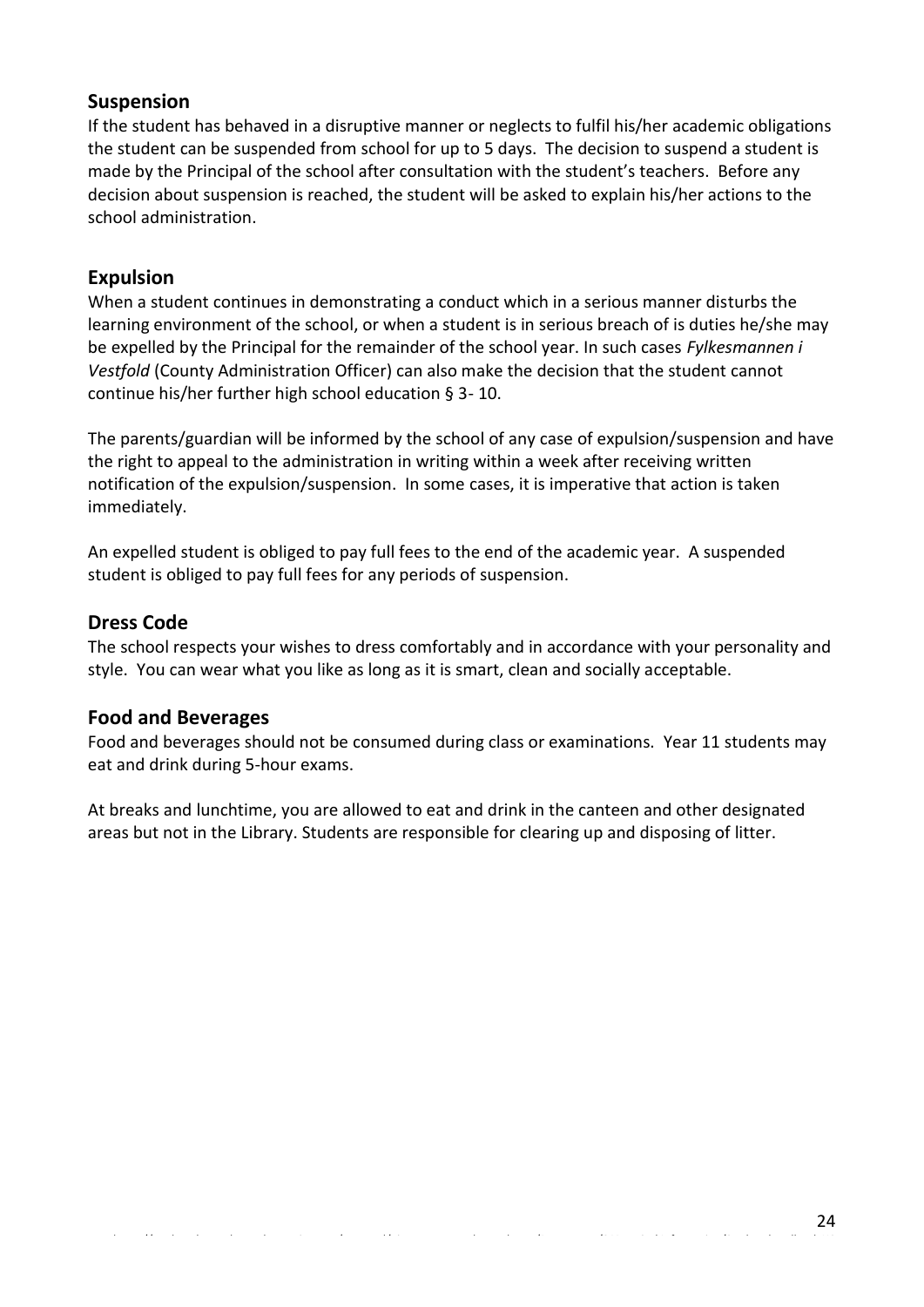#### <span id="page-24-0"></span>**Fire Regulations**

Emergency telephone number in case of fire: **110**

The appointed fire officers and deputies who will wear orange vests include:

#### **High School building:**

- Mr Alexander Bakke (caretaker), Mr Glittenberg (principal) and Mr Winander (assistant principal)
- Ms Budde and Ms Larsen

#### **In the event of a fire:**

- 1. Sound the alarm and/or when you hear the alarm
- 2 Evacuate the building immediately, leaving **quickly and calmly** through the nearest exits.
- 3 Do not, under any circumstance, use the lift.
- 4 Students assemble in the car-park (by the water) together with the teacher, who will take register.
- 5. If you have a free period when the alarm is triggered, you evacuate the building immediately and meet up with Mr Winander and/or Ms Folan in the car-park (by the water).
- 6 If it is a break or lunch time when the alarm is triggered, you immediately evacuate the building and meet up with the teacher of your next lesson in the car-park (by the water) who will take register.

The school will arrange fire drills in co-operation with the fire department.

It is important that all doors, stairs and corridors remain unobstructed at all times.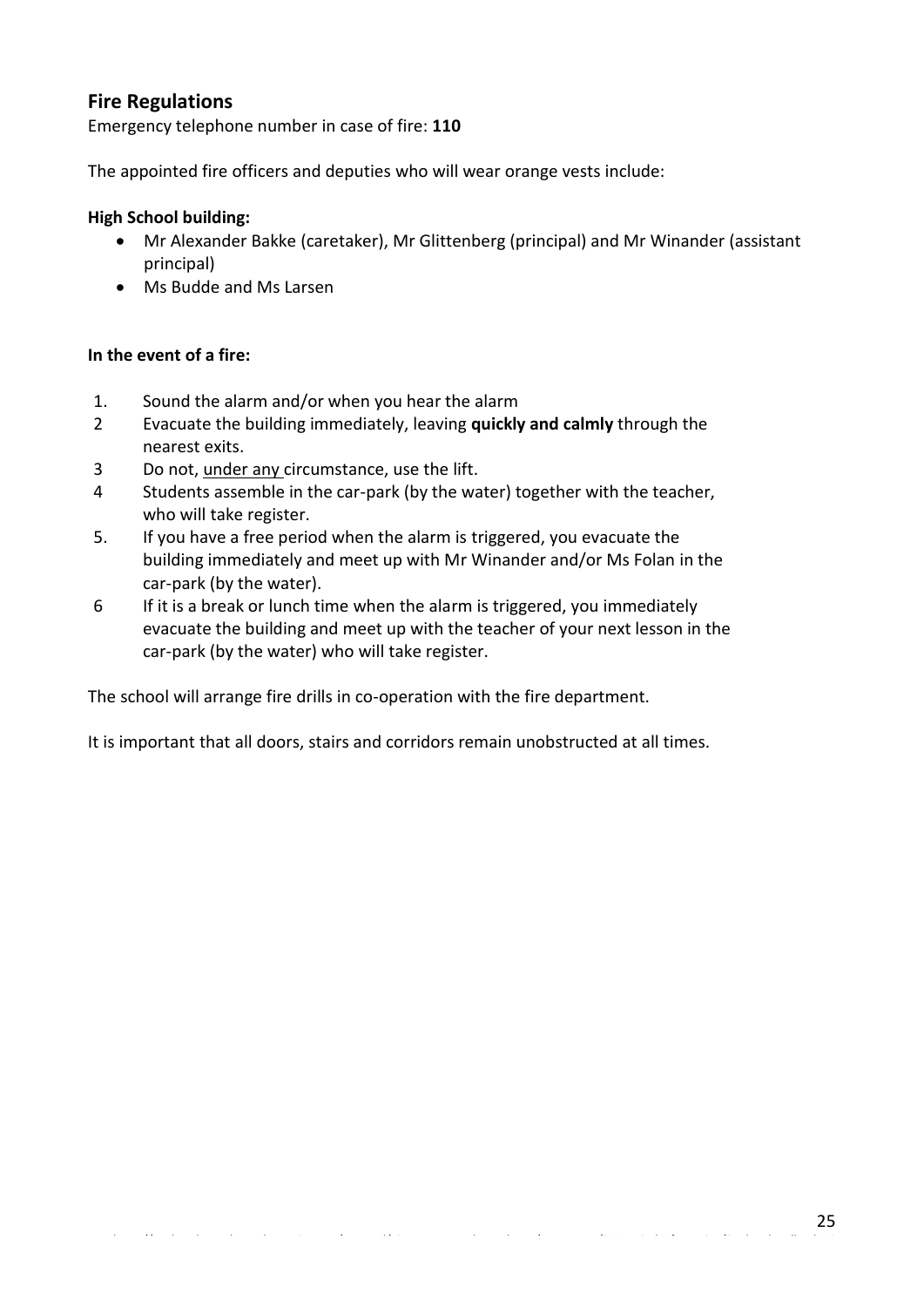# <span id="page-25-0"></span>**Practical Information**

#### <span id="page-25-1"></span>**ID Cards**

After being photographed at the beginning of the school year SIS issue student ID cards for new students.

#### <span id="page-25-2"></span>**Lockers**

All students are provided with their own locker. Buy a lock with two keys and place one in the reception.

#### <span id="page-25-3"></span>**Lost Property**

Lost property is collected. Clothing and non-valuable items are placed in the lost property cupboard which is situated on the 1<sup>st</sup> floor at the side of the lift shaft. Valuable items i.e. mobile/smart phones, cameras, wallets and such like are placed in the main office. At the end of each term, collected and unclaimed articles will be given away to charity.

#### <span id="page-25-4"></span>**Valuables**

Because the school is situated close to the road, the intrusion of unwanted guests cannot be disregarded. Students must take care of their money or valuables.

#### <span id="page-25-5"></span>**Printing and Photocopies**

There are printing and copying facilities available for students on the second and third floor of the school building. Students are issued with a swipe card when they start at Skagerak giving them a "set" number of copies in black and white and/or colour. Once the quota has been used the student may purchase more copies from [http://printer.skagerak.org](http://printer.skagerak.org/)

https://studentskagerak-my.sharepoint.com/personal/ni\_gustavsson\_skagerak\_org/Documents/01Practical Information/Student handbook HS

#### <span id="page-25-6"></span>**Telephone**

The telephone in the school office may only be used in cases of emergency.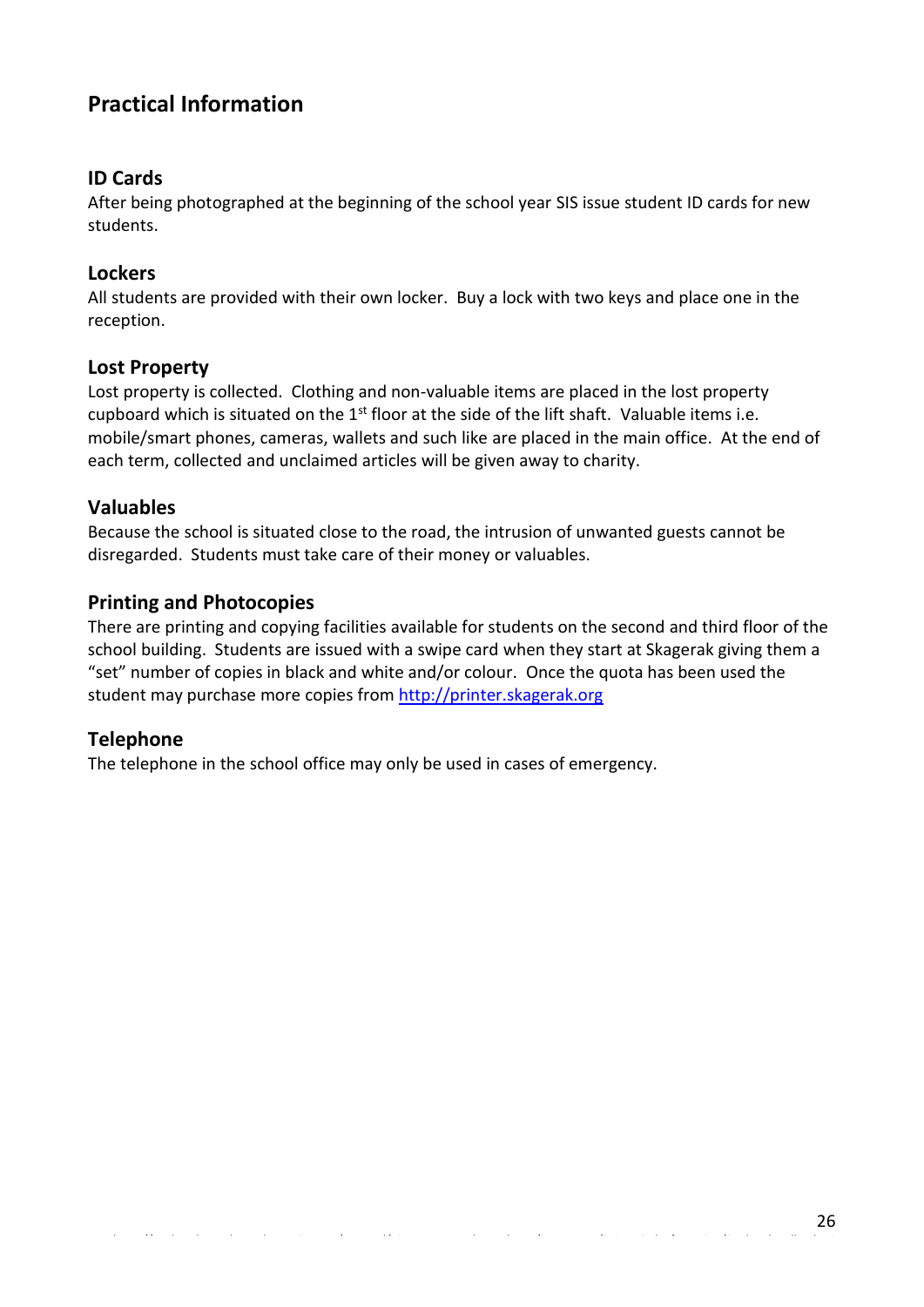# <span id="page-26-0"></span>**The School Day**

| <b>Period</b>  | <b>Start</b> | <b>End</b> |
|----------------|--------------|------------|
| 1              | 08:45        | 09:30      |
| $\overline{2}$ | 09:30        | 10:15      |
| <b>Break</b>   | 10:15        | 10:30      |
| 3              | 10:30        | 11:15      |
| 4              | 11:15        | 12:00      |
| Lunch          | 12:00        | 12:45      |
| 5              | 12:45        | 13:30      |
| 6              | 13:30        | 14:15      |
| 7              | 14:15        | 15:00      |
| 8              | 15:00        | 15:45      |

https://studentskagerak-my.sharepoint.com/personal/ni\_gustavsson\_skagerak\_org/Documents/01Practical Information/Student handbook HS

The school day has eight lessons of 45 minutes length with breaks at intervals:

There is adequate time for refreshment breaks and to study outside of class.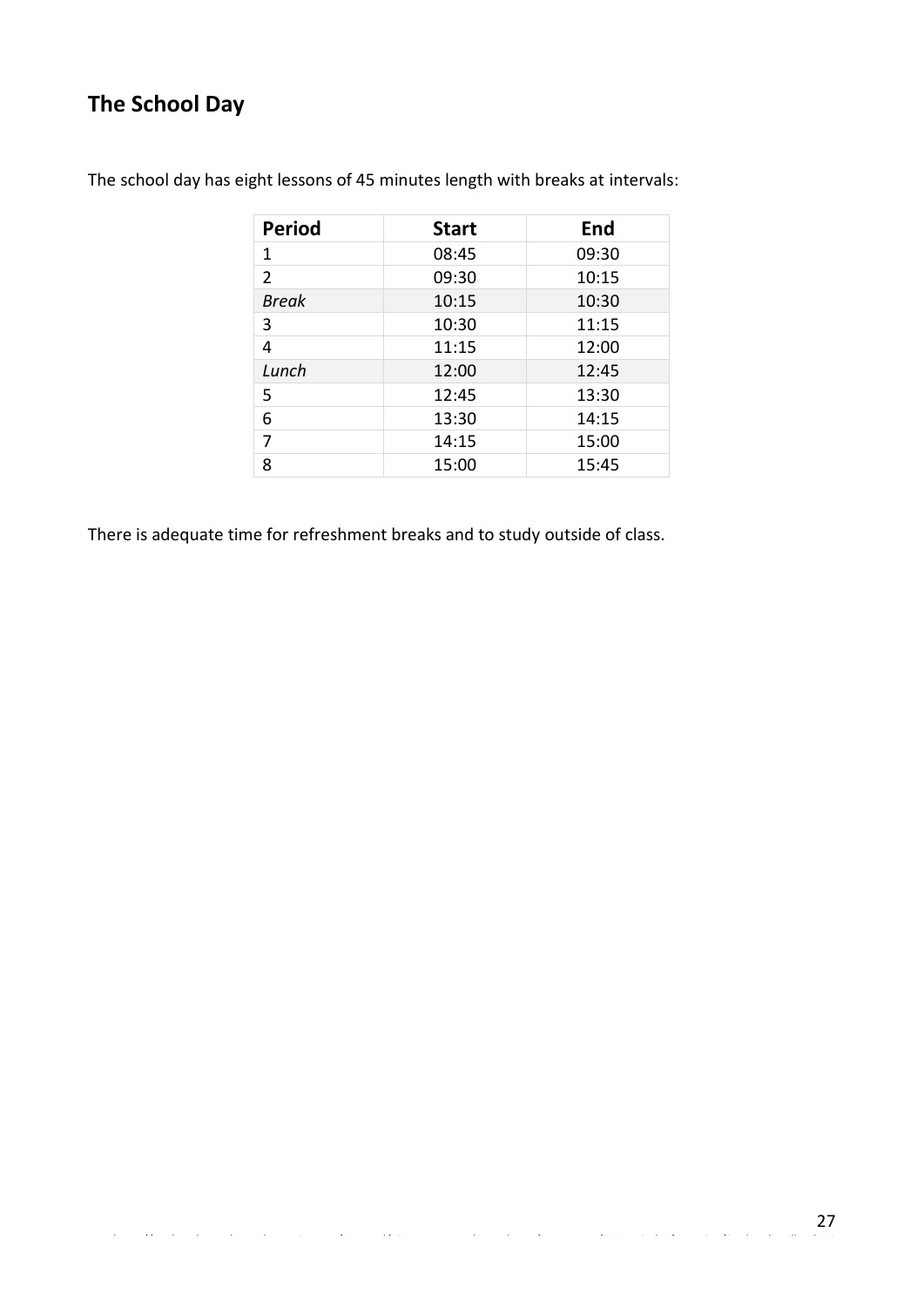## <span id="page-27-0"></span>**The School Calendar for Students**

# **2020/2021**

The school year is divided into two terms:

| Opening ceremony for new<br>students and parents | Saturday, 15 August 2020                                                                                  |  |
|--------------------------------------------------|-----------------------------------------------------------------------------------------------------------|--|
| Autumn term:                                     | Monday, 17 August 2020 to Tuesday, 15 December 2020                                                       |  |
|                                                  | <b>DP1 &amp; DP2 start</b> 9:00 am Monday, 17 August 2020<br>Year 11 start 9:00 am Monday, 17 August 2020 |  |
| Spring term:                                     | Monday, 4 January 2021 to Friday, 18 June 2021                                                            |  |

#### **School holidays**

|                           | First day off: | Last day off: | First day back:         |
|---------------------------|----------------|---------------|-------------------------|
| <b>Autumn holiday:</b>    | 05.10.20       | 09.10.20      | Monday, 12 October 2020 |
| <b>Christmas holiday:</b> | 16.12.20       | 01.01.21      | Monday, 4 January 2021  |
| <b>Winter holiday:</b>    | 22.02.21       | 26.02.21      | Monday, 01 March 2021   |
| <b>Easter holiday:</b>    | 29.03.21       | 05.04.21      | Tuesday, 06 April 2021  |

https://studentskagerak-my.sharepoint.com/personal/ni\_gustavsson\_skagerak\_org/Documents/01Practical Information/Student handbook HS

#### **Additional days off including public holidays:**

Thursday, 13 May 2021 Friday, 14 May 2021 Monday 17 May 2021 Monday, 24 May 2021

#### **Planning Days**

Monday, 16 Nov 2020 Friday, 19 Feb 2021

#### **Please note:**

IB Diploma Exams can fall on public holidays in May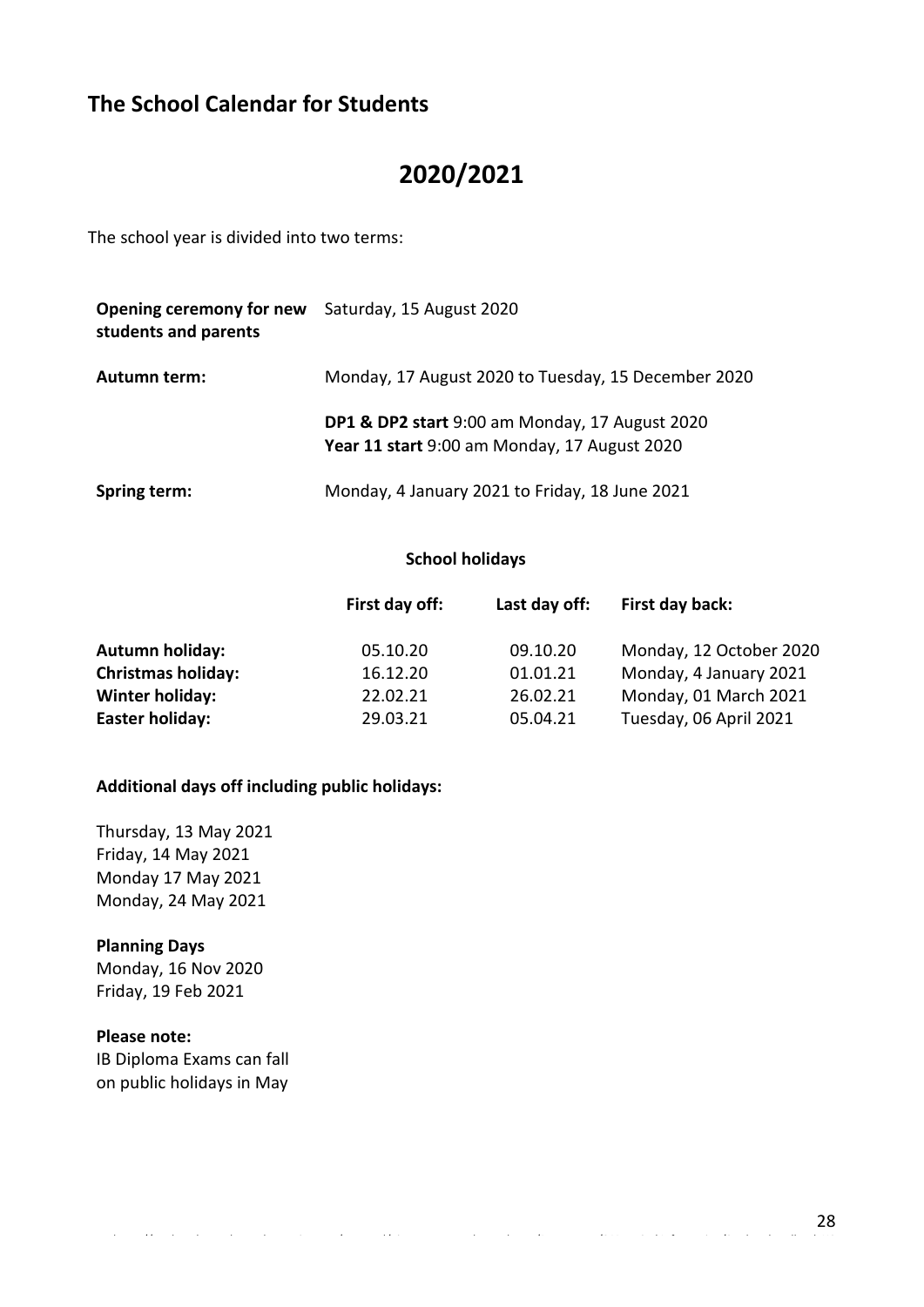## **Science Laboratory Rules and Regulations**

Science is an exciting exploration of the natural world. Exploration occurs in the classroom/ laboratory or in the field. As part of your science class, you will be doing many activities and investigations that will involve the use of various materials, equipment and chemicals.

Safety in the science classroom/laboratory is the FIRST PRIORITY for students and teachers. To ensure safer classroom/laboratory/field experiences, the following **Science Laboratory Rules and Regulations** have been developed for the protection and safety of all. Your teacher will provide additional rules for specific situations or settings. The rules and regulations must be followed at all times.

After you have reviewed them with your teacher, read and review the rules and regulations with your parent/guardian. Your signature indicates that you have read these rules and regulations, understand them, and agree to follow them at all times while working in the classroom/laboratory or in the field.

#### **Standards of Student Conduct in the Laboratory and in the Field**

- 1. Conduct yourself in a responsible manner at all times in the laboratory or wherever chemicals are stored or handled. Frivolous activities, mischievous behavior are prohibited.
- 2. Lab and safety information and procedures must be read ahead of time. All verbal and written instructions shall be followed in carrying out the activity or investigation. If you are unsure of the procedure, ask your teacher for help before proceeding.
- 3. Eating, drinking, gum chewing, applying cosmetics, manipulating contact lenses, and other unsafe activities are not permitted in the laboratory.
- 4. Students must perform only those experiments authorized by the teacher.
- 5. Working in the laboratory without the teacher present is prohibited.
- 6. Students should not touch any equipment or chemicals unless specifically instructed to do so.
- 7. Students must never enter the science storage rooms or preparation areas unless accompanied by a science teacher.
- 8. Students must never remove chemicals, equipment or supplies from the laboratory area.
- 9. Students must carefully examine all equipment before each use and report any broken or defective equipment to the teacher immediately.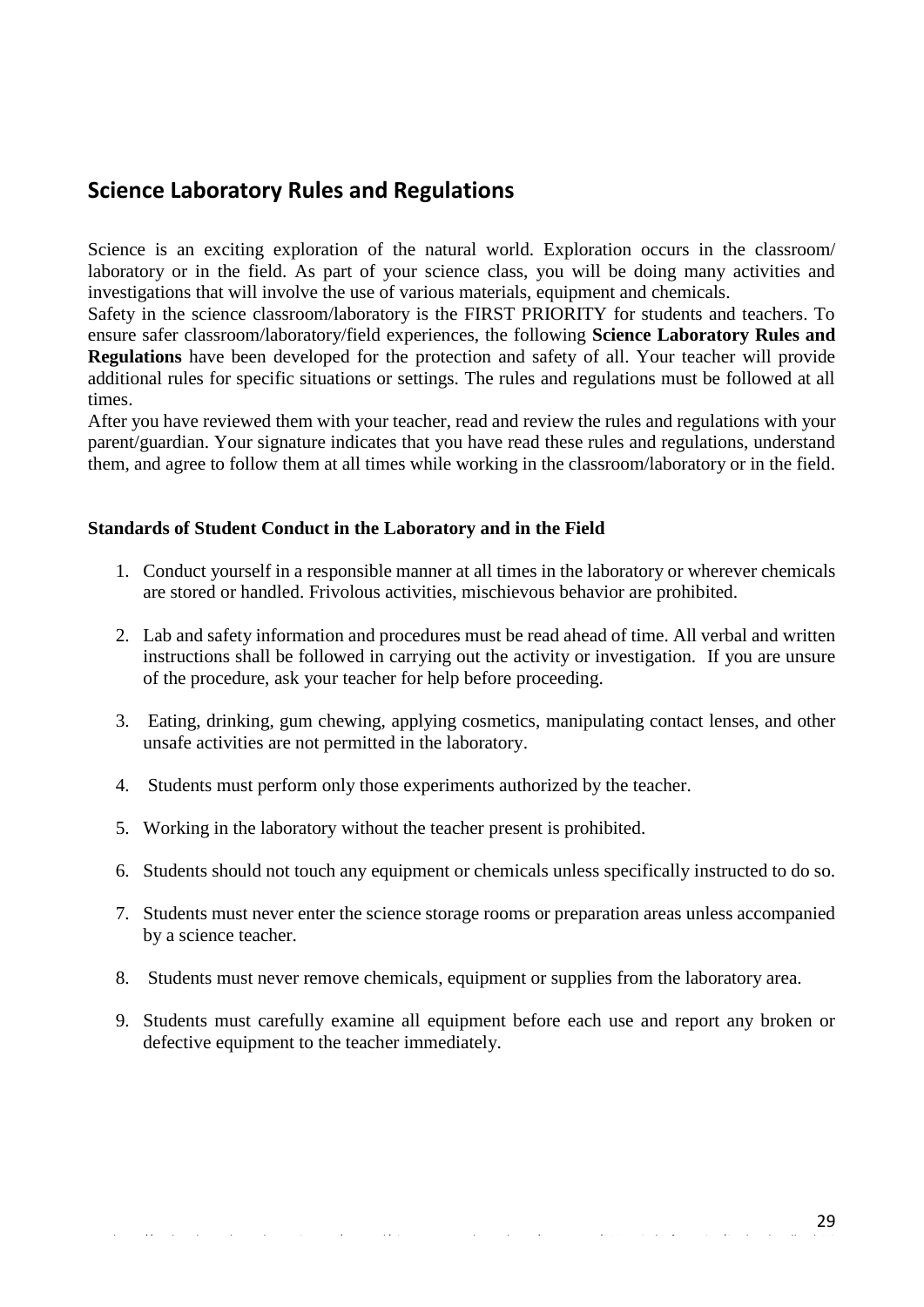#### **Personal Safety**

- 10. Students must wear approved eye protection whenever chemicals, heat or glassware are used by either the teacher or students in the laboratory, including pre-laboratory work and cleanup, unless the teacher specifically states that the activity does not require the use of safety goggles.
- 11. Students should wear appropriate personal apparel at all times in the laboratory and also avoid wearing loose or flammable clothing; long hair should be tied back. Sandals or open-toed shoes are not to be worn during any lab activities.
- 12. Students must report any incident (including all spills, breakages or other releases of hazardous materials) to the teacher immediately; no matter how insignificant it may appear (some chemicals will permanently damage the equipment if not cleaned up properly and quickly) This should include **all injuries** such as cuts, burns or other signs of physical harm. Students should follow teacher's directions for immediate treatment.
- 13. Students should know the location of all safety equipment in the room. This includes eyewash station, the deluge shower, fire extinguishers, the safety blanket and the location of emergency exits.

#### **Specific Safety Precautions Involving Chemicals and Lab Equipment**

- 1. Students should avoid inhaling in fumes that may be generated during an activity or investigation.
- 2. Proper procedures shall be followed when using any heating or flame producing device especially gas burners.
- 3. Students must never reach over an exposed flame or hot plate, or leave a flame or hot plate unattended.
- 4. Students must never look directly down the test tube or point a test tube or reaction vessel of any type toward another person.
- 5. Should a fire drill or other evacuation emergency occur during an investigation or activity, make sure you turn off all gas burners and electrical equipment and exit the room as directed.
- 6. Always read the reagent bottle labels twice before you use the reagent. Be certain the chemical you use is the correct one.
- 7. Replace the top on any reagent bottle as soon as you have finished using it and return the reagent to the designated location.
- 8. Do not return unused chemicals to the reagent container. Follow the teacher's directions for the storage or disposal of these materials.